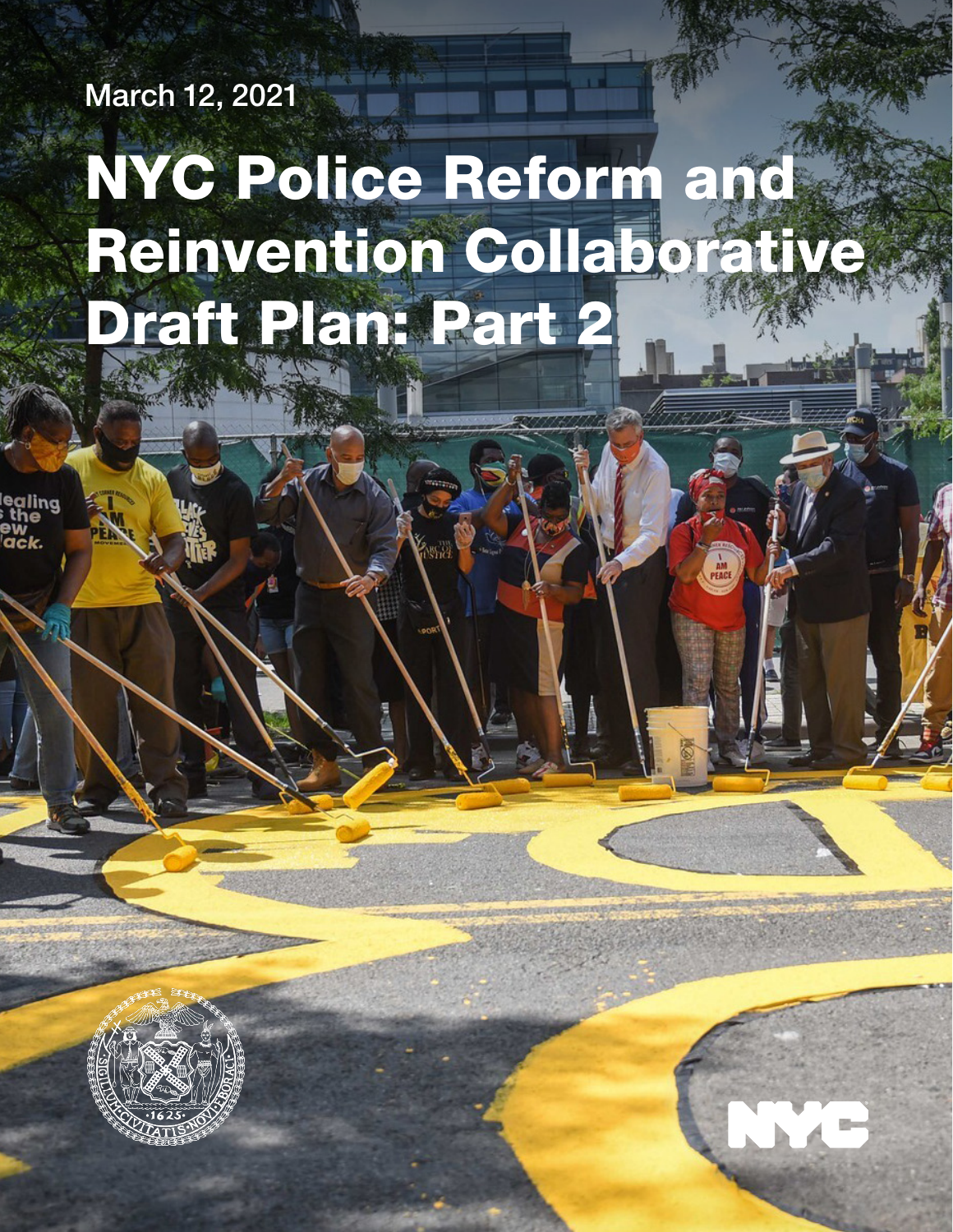

#### THE POLICE COMMISSIONER **CITY OF NEW YORK**

The killing of George Floyd last year in Minneapolis was shocking and reprehensible. It amplified difficult but necessary conversations about race and the policing profession. While George Floyd wasn't killed by police in New York City, his death reminds us of New Yorkers like Clifford Glover, Amadou Diallo and Eric Garner and others.

At the New York City Police Department – like all police departments, we must look in the mirror and seize this moment in history if we are to truly achieve our country's guiding, yet unrealized, vision of equality and justice for all.

First, there must be a hard, honest moment of truth. We must acknowledge the clearly undeniable truth that more than 400 years ago, a caste system based on a narrative of racial difference was used to justify almost 250 years of slavery, followed by more than 150 years of systemic racism. These many years of racist policies and practices have caused – and continue to cause – immeasurable harm, trauma, discrimination, and injustice for so many in our nation.

Police have always been an inexorable part of that story. Whether it was arresting runaway slaves or enforcing unjust Jim Crow laws, it is a stain on the history of American law enforcement. We have to acknowledge this truth  $-$  and I do. We must also acknowledge the NYPD's role in moments of that long history, some of it much more recent than it should be  $-$  we continue to work hard to regain the trust that was lost in a misapplied stop question and frisk strategy that left entire communities alienated from the NYPD. We continue to build toward a renewed trust through the Neighborhood Policing Philosophy.

Reform, by definition is "to put an end to an evil by enforcing or introducing a better method or course of action," and as "to change into an improved form or condition." By both definitions, the NYPD has been on a steady path of reform for the past seven years. But out of crisis comes opportunity, and we cannot  $-$  we should not  $-$  waste this moment for meaningful partnerships and transformation. Our promise and obligation during this evolution is to ensure that we will never participate in, or tolerate, any further inequality or injustice.

> 1 Police Plaza, New York, NY 10038 • 646-610-5410 • Fax: 646-610-5865 Website: http://nyc.gov/nypd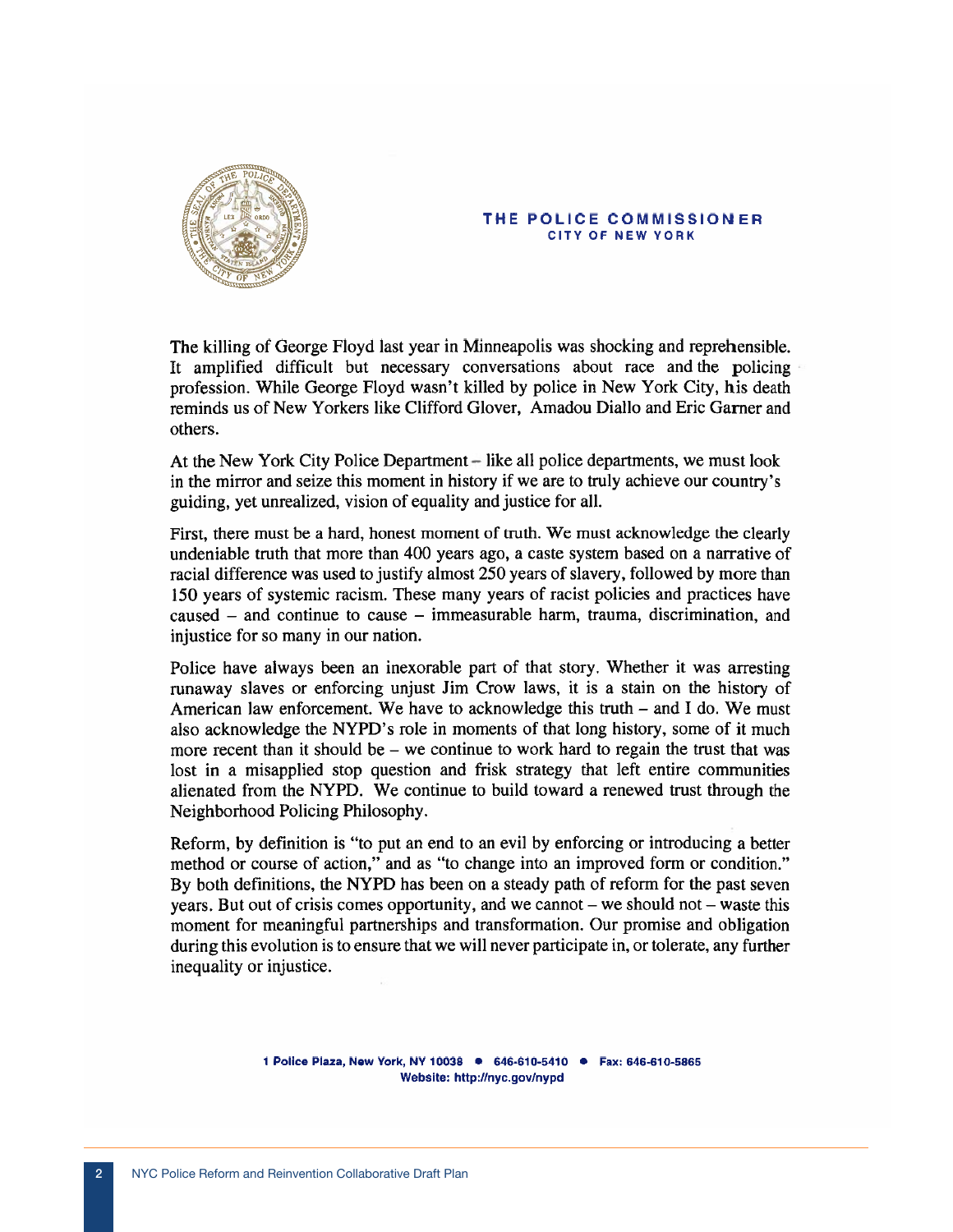

#### THE POLICE COMMISSIONER CITY OF NEW YORK

Reform is not a one-step process; it is a continuum. And, on behalf of the NYPD, I pledge that we will continue on our path to transparent, accountable policing – a path which recognizes racialized policing must be guarded against and where bias is never tolerated. Make no mistake, we all want the same thing: A New York City that is safe and fair for everyone, everywhere. We want this for each other, and for our children.

In my mind and heart, I know that the overwhelming majority of police officers are good, fair, and courageous. I also know that the overwhelming majority go their entire careers without firing their weapons or receiving a single civilian complaint. It is also a fact that more and more of our newest officers come from our city, live in our city, and look like our city.

In keeping with the philosophy behind Neighborhood Policing, the NYPD will continue to develop better ways to police in conjunction with the people we serve. Working with our communities to create a shared vision of public safety will remain our North Star. And by strengthening relationships and building trust, we will surely write our own moment in history – a time when we turned the corner, found each other, and began to achieve these goals anew.

And we must begin that journey, together, now.

Dermot Shea Police Commissioner

1 Police Plaza, New York, NY 10038 • 646-610-5410 • Fax: 646-610-5865 Website: http://nyc.gov/nypd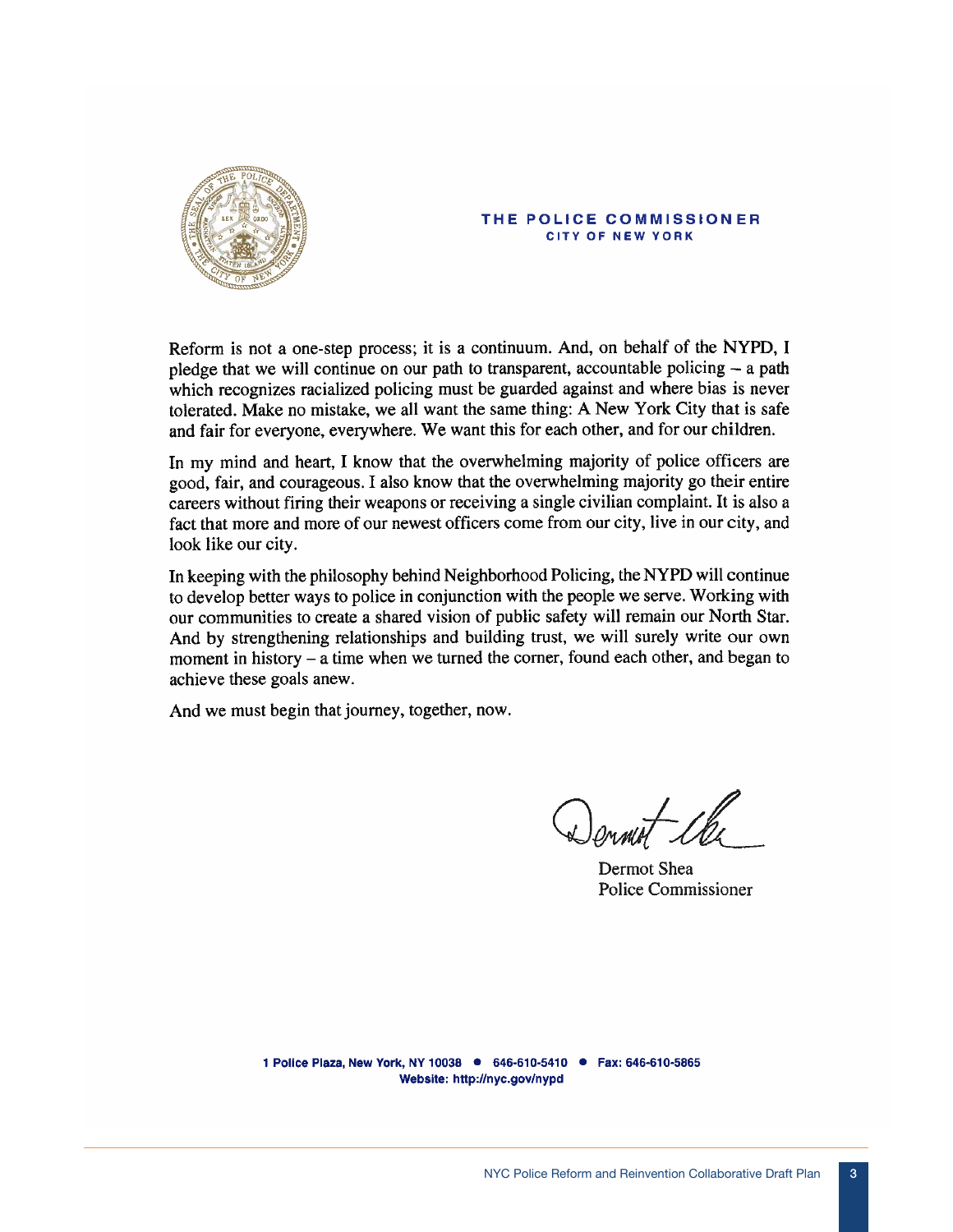

**CIVILIAN COMPLAINT REVIEW BOARD** 100 CHURCH STREET 10th FLOOR NEW YORK, NEW YORK 10007 ♦ TELEPHONE (212) 912-7235 www.nyc.gov/ccrb



**FREDERICK DAVIE** CHAIR

March 12, 2021

Dear Fellow New Yorkers,

In 1993, after decades of effort to overcome the New York City Police Department's use of excessive force and blatant discrimination against communities of color and other marginalized persons while rarely holding officers accountable, the people of this city, led by Mayor David N. Dinkins, created the independent, civilian oversight agency for the NYPD. As the City struggled to address the issues of race, over-policing, and police violence, the CCRB was part of that struggle.

Over the past seven years, the CCRB has continued to grow, learn from our mistakes, and build on our successes. CCRB now has more than 200 staff and has expanded its authority to hold officers accountable for sexual misconduct and false official statements. The agency's Administrative Prosecution Unit tried more than 800 members of the NYPD for misconduct from excessive force to abuses of authority and uses of offensive language. We prosecuted PO Daniel Pantaleo for the killing of Eric Garner and successfully argued for his termination. Our agency called for the repeal of 50-a and released its database of misconduct so that New Yorkers can have more transparent, informed conversation about policing. The agency's Policy Unit released multiple reports highlighting needed reforms to issues including the Police Department's body-worn camera program and use of Tasers, as well as a report on how New York City's youth experience policing. These efforts, in addition to the events of the past year, inspired important conversations about what needs to change in policing and civilian oversight, and how we as a city can make that change.

I am confident the reforms proposed in the de Blasio Administration policing reform plan will move us forward. The NYPD's Disciplinary Matrix and the Memorandum of Understanding that I signed with the NYPD represent a milestone step the City took to address persistent inconsistencies within the police disciplinary process and concurrence with CCRB recommendations. I commend Mayor de Blasio for making these needed reforms a priority. The proposals outlined in the David Dinkins Plan, announced in the 2021 State of the City address, and the City's current ongoing police reform process will also be instrumental in empowering the CCRB in new ways. I am excited by the prospect of an expanded and strengthened CCRB, able to initiate complaints of its own accord and investigating racial and other types of profiling. I am particularly heartened by the inclusion of language supporting a change to New York State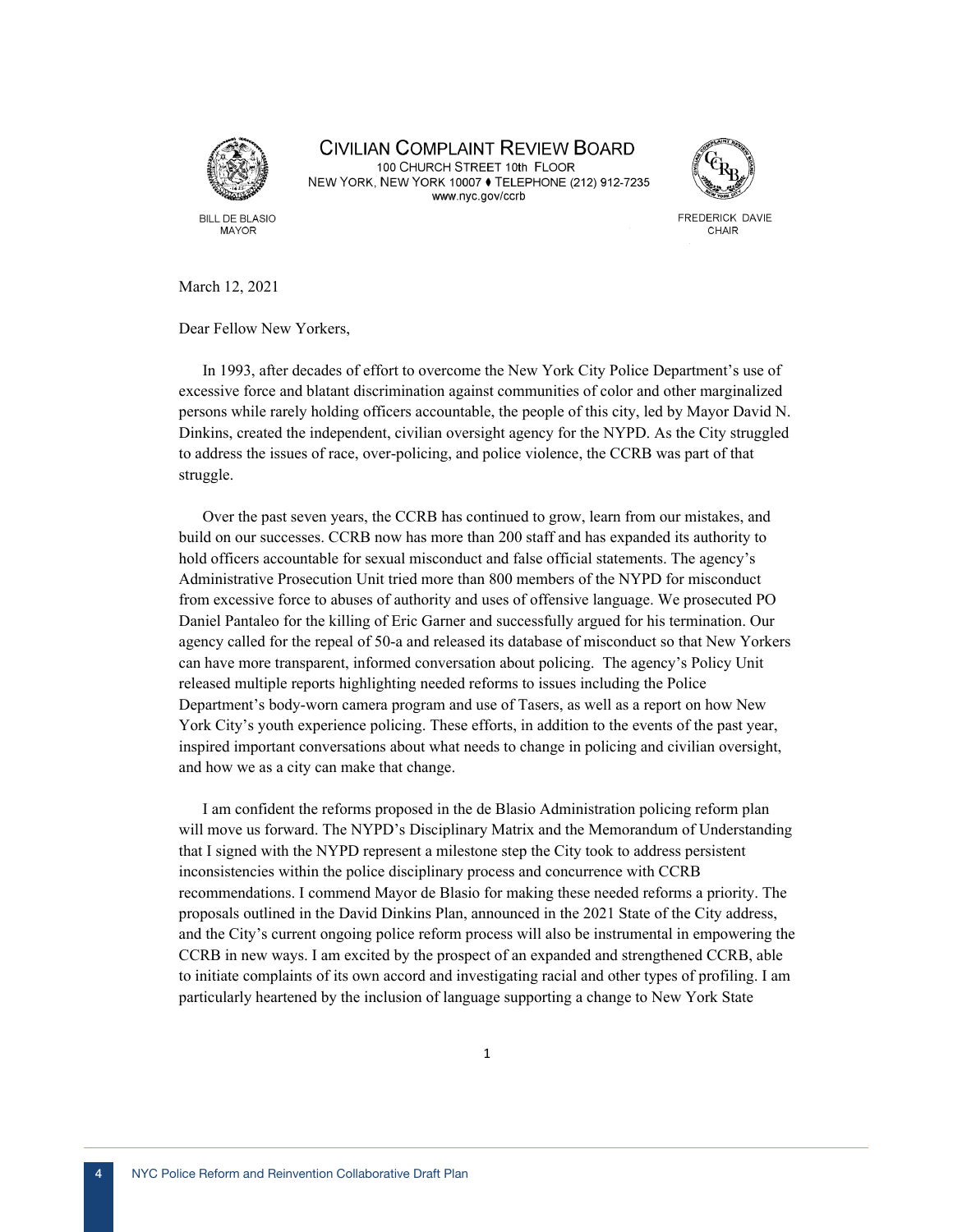

## **CIVILIAN COMPLAINT REVIEW BOARD**

100 CHURCH STREET 10th FLOOR NEW YORK, NEW YORK 10007 • TELEPHONE (212) 912-7235 www.nyc.gov/ccrb



FREDERICK DAVIE CHAIR

sealing statutes that would give the CCRB access to certain evidence that will enable the CCRB to investigate its cases more effectively.

As the independent, civilian oversight agency for the New York City Police Department, the Civilian Complaint Review Board deals with the facts of each case impartially. We also confront the weight of history, a painful legacy of racialized policing that too often manifests itself in the cases we see, cases alleging unnecessary force, abuse of authority, discourtesy, and offensive language.

Now, we stand at a new moment of possibility. New Yorkers are engaged and ready for the reforms we need to make New York City a leader in civilian oversight. The era of those who see any oversight as detrimental to public safety is over. There is more to do, and I am confident the reforms now proposed and underway will help make this a better and fairer city.

Sincerely,

Fred Davie, Board Chair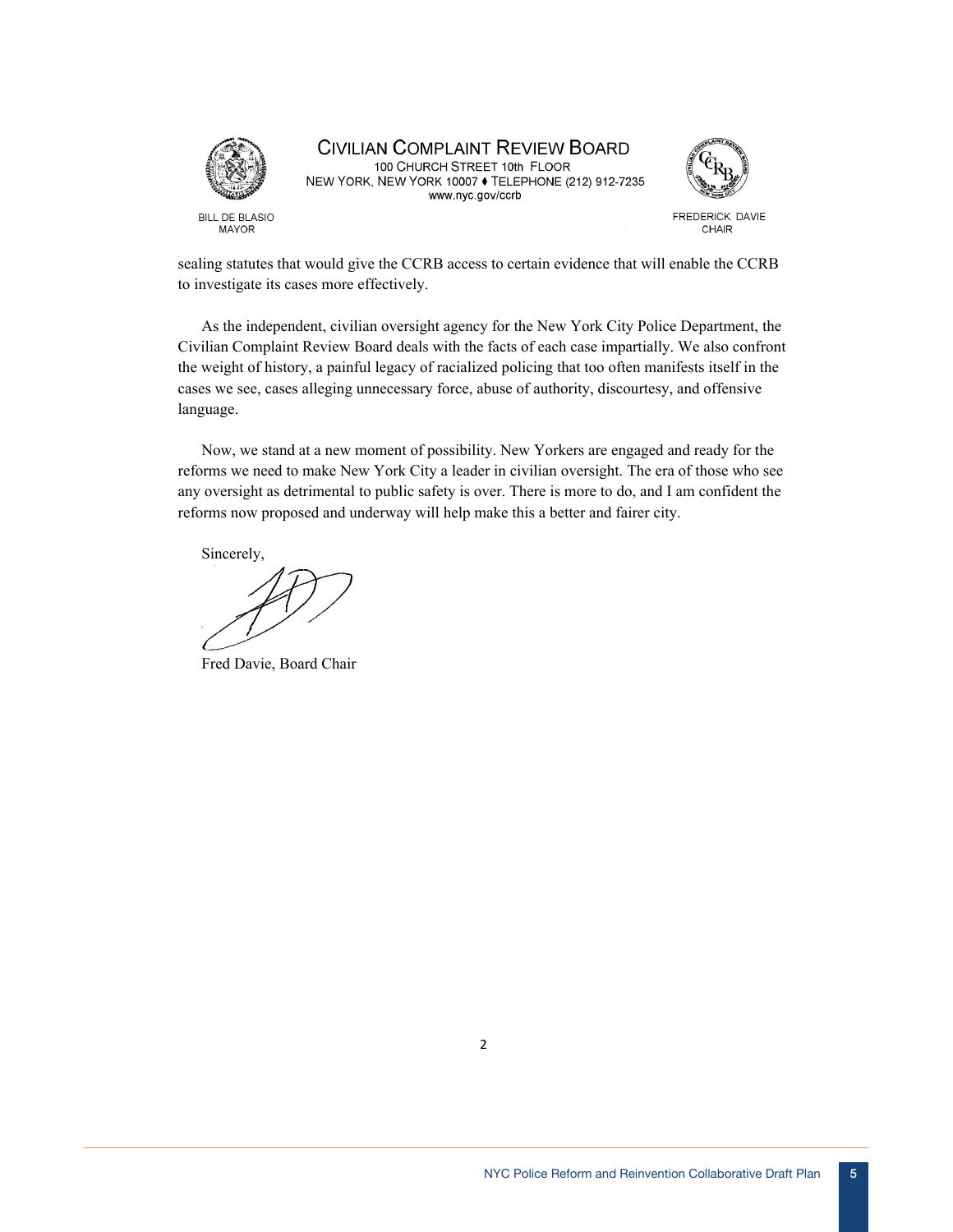## NYC Police Reform and Reinvention Collaborative Draft Plan: Part 2

March 12, 2021

The City offers Part 2 of the NYC Police Reform and Reinvention Collaborative Draft Plan for comment. The below proposals build on and complement the 36 proposals released on March 5, 2021. The new proposals outlined here are organized by the five critical themes introduced in Part 1:

- The Decriminalization of Poverty
- Recognition and Continual Examination of Historical and Modern-Day Racialized Policing in New York City
- Transparency and Accountability to the People of New York City
- Community Representation and Partnership
- A Diverse, Resilient, and Supported NYPD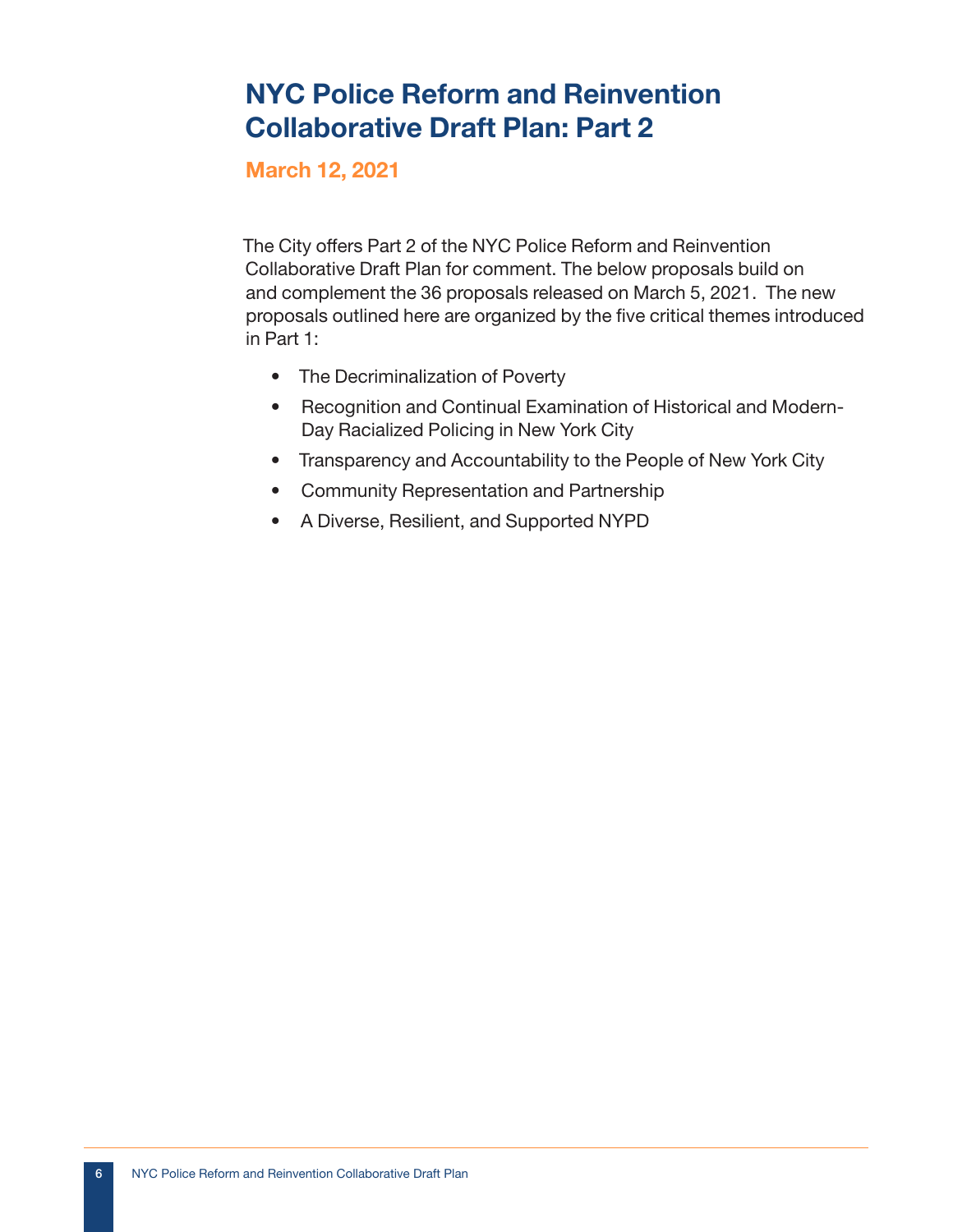## I. The Decriminalization of Poverty.

To provide service that is fair and just for all New Yorkers, the role of the NYPD in responding to non-emergency and non-crime situations, and in over-patrolling low-income communities, must be critically and vigorously reassessed. In furtherance of this commitment, the City additionally puts forward the following proposals:

1. The City will systematically examine and end policies that lead to over-policing lower-income and people of color communities, perpetuating the cycle of impoverishment and incarceration. These assessments will involve disparities in enforcement, as well as the disparate impact these policies have on these communities.

- The City will assess current summons practices to determine if and how they are disproportionately affecting low-income and/or minority communities. The City will assess disparities in the use and impact of different enforcement tools such as warnings, summonses, arrests, and desk appearance tickets, among others, for comparable offenses. This assessment will also include review of the practices of the District Attorneys' Offices.
- The City will systematically examine policies that affect low-income New Yorkers' access to public transportation, and may result in contacts with the criminal justice system.
- The City has abolished all fees and mandatory surcharges associated with supervision and diversion programs, and will develop a policy to ensure that no such fees are charged.
- The City supports legislation to amend the administrative code of the City of New York, in relation to prohibiting housing discrimination on the basis of arrest or criminal record.
- The City supports the reimagination of State parole supervision via the passage of the Less is More: Community Supervision Revocation Reform Act, which eliminates reincarceration for most minor non-criminal violations, requires prompt judicial review of parole warrants, caps revocation sanctions, and incentives parole compliance by shortening supervision terms based on good behavior.

#### 2. The City prioritizes principles of budget justice and will provide key services to support low-income individuals, families, and communities, and reduce the likelihood of justice involvement.

• The City will create an Ending Poverty to Prison Pipeline initiative to prevent and reduce justice system contact and connect low-income and justice-involved clients and their families with streamlined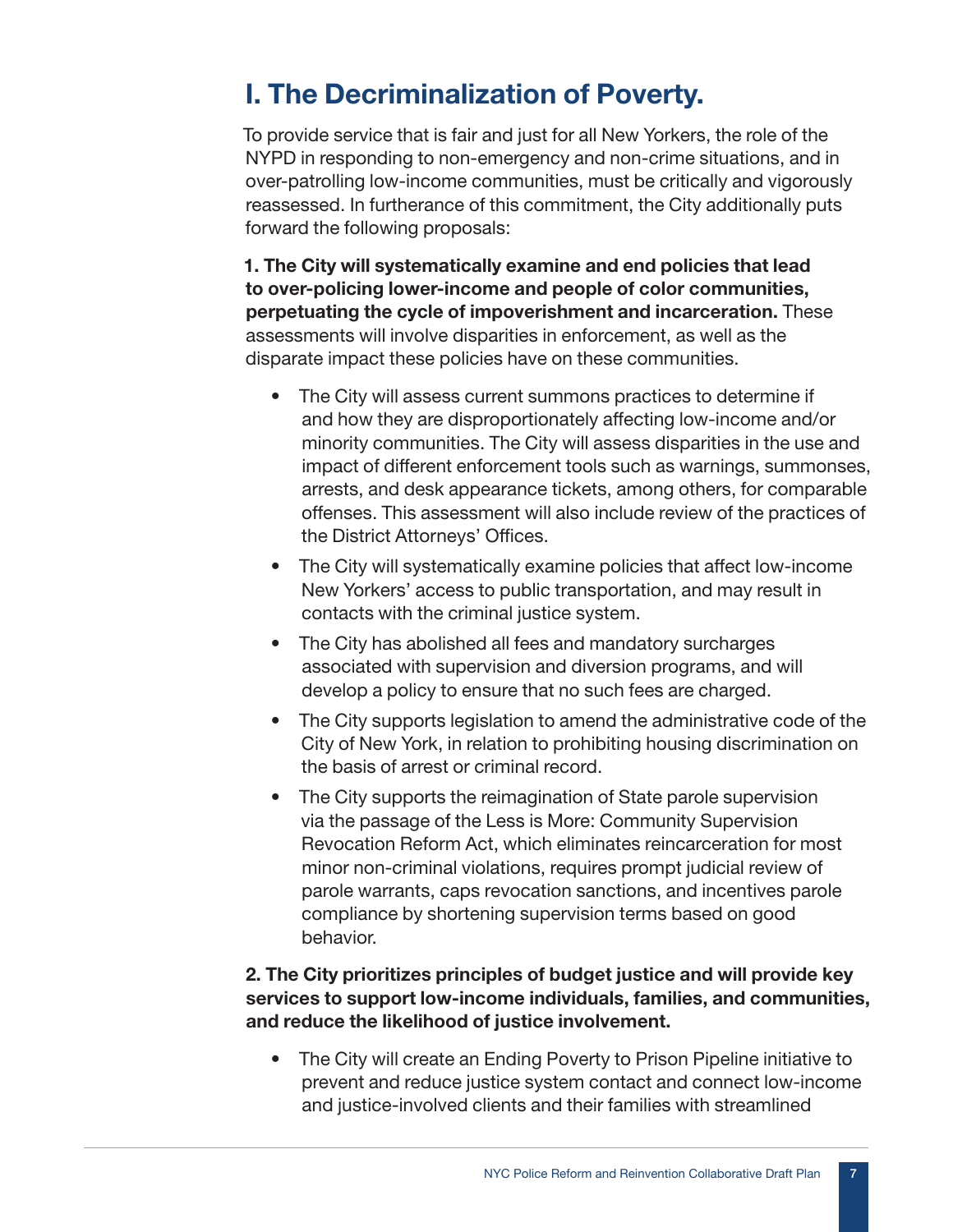services. The initiative will:

- » Analyze and map the pathways between poverty and the criminal justice system. Develop or deepen available programming to prevent communities afflicted with poverty from accessing these pathways.
- » Coordinate and streamline care across City agencies and use experiences of low-income and justice system affected individuals to craft recommendations.
- » Develop evidence-based service-coordination strategies and build continuums of care in consultation with affected individuals, as well as stakeholders.
- » Establish formal agreements among health and human services agencies to coordinate care for justice-involved individuals and families.
- » Develop opportunities for faith leaders and other allied professionals to connect low-income and justice-involved individuals and families with health and human services.
- The Mayor will issue an Executive Order requiring City agencies to establish service plans to ensure access to health and human services for individuals and families affected by the criminal justice system, similar to the City mandated Language Access Plan for health and human services agencies. The Executive Order will:
	- » Require health and human services agencies to develop service plans to identify and respond to the acute needs of those affected by the justice system.
	- » Support the implementation of service plans by requiring dedicated systems navigation staff within each health and human services City agency to troubleshoot service provision issues and coordinate access to services.
- The City will explore structural opportunities to ensure that health and human services are provided in a supportive, and clientcentric manner, and develop an alternative model with funding for responding to and addressing these behaviors and activities at the individual and community level. Realigning funding and ownership of these services from criminal justice agencies, the health and human services sector would streamline and more efficiently connect clients to a full range of supportive health and human services.
- The City will ensure that health and human services Requests for Proposals include score components that support best practices for serving justice-system affected families and individuals.
- The City will standardize service entry-points to develop a "no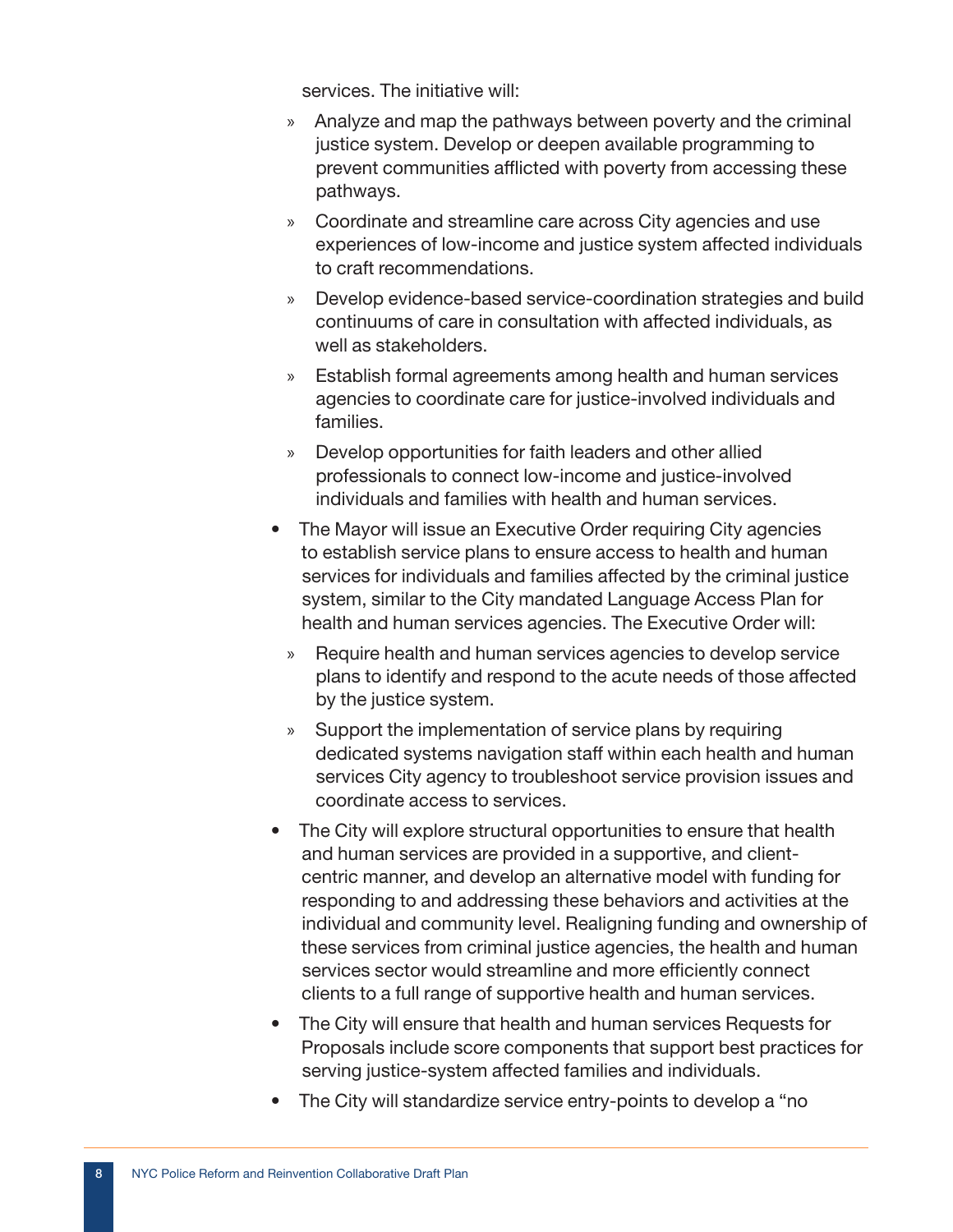wrong door" approach. Currently many health and human services are specialized and siloed, requiring that clients seek out services at multiple agencies to address the full extent of their needs. This process is made worse by time consuming, redundant, and stressful intake practices and conditions that discourage client engagement, and lack of cross-agency collaboration and communication. This standardization will include:

- » Removal of administrative barriers to care.
- » Standardized intake practices and data-sharing across City agencies.
- » Ensuring that agencies provide consistent information about available resources for low-income and justice system affected individuals and families.
- » Collaborations between City agencies, faith leaders, and academic institutions to create accessible and consistently available resources for low-income and justice system affected individuals.
- The City will build a trauma-informed health and human services sector to prevent justice system contact due to trauma-related mental health and/or substance use issues, support mental and long-term physical health outcomes, and address trauma experienced by low-income and justice-involved individuals and families.

3. To break the school to prison pipeline, the City will prioritize the health and wellbeing of youth while minimizing potential exposure to trauma in City schools through the investment in human resources and trauma-informed practices, moving school safety agents from NYPD to the Department of Education and retraining them, and revising policies that govern school safety.

- The City will invest sufficient resources to ensure that every school can effectively support students' social emotional and behavioral needs with a trauma-informed approach. This may include investing in staff trained and coached in providing direct services to students, such as social workers, behavioral specialists, trauma-informed de-escalation staff, conflict resolution specialists, peacemakers, and school climate and restorative justice staff.
- The City will redesign the role of school safety agents and prioritize the specific needs of the school community.
- Following the transition of school safety agents to the Department of Education, the City and Department of Education will critically review all policies related to school safety officers' use of physical interventions on students, including metal handcuffs for students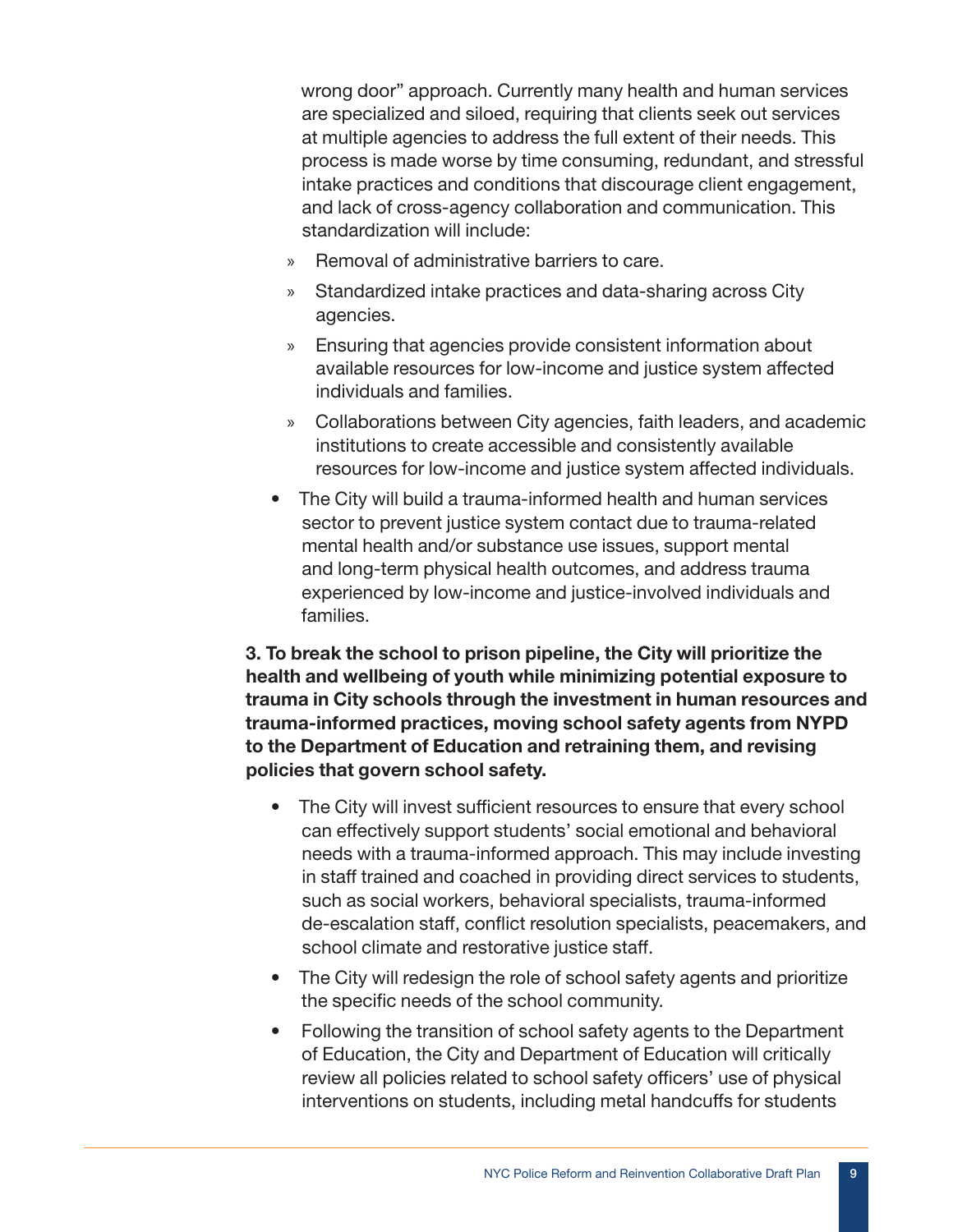16 and older, to ensure they are trauma-informed, guided by best practices, and ultimately reduce existing racial disparities in use.

#### 4. The City supports adopting important new public health approaches to reducing overdoses.

• The City renews its call for New York State to allow the Overdose Prevention Center pilot, an essential next step for protecting New Yorkers with opioid use disorders. Overdose Prevention Centers will save the lives of New Yorkers, and we can't wait any longer. NYC is committed to a public health approach to reducing overdose including harm reduction practices, as shown through investments made in HealingNYC.

#### 5. The City will develop new policies and approaches to combatting sex trafficking which focus on the traffickers and do not entangle victims or those selling sex in the criminal justice system.

- The City supports changes in State Law that would expand the number of crimes that will cause a victim of sex or labor trafficking to have their conviction vacated as a way of supporting victims of these crimes. Victims of sex trafficking often commit crimes at the behest of their trafficker. This has especially harmful consequences for immigrants for whom criminal convictions can have immigration consequences.
- The City will formalize the Task Force on Health and Safety Needs of Sex Workers to expand supportive community-based services for sex workers. Initially launched in 2018, it includes representatives from the NYPD, the Office of the First Lady of New York City, Department of Health and Mental Hygiene, the Department of Social Services, Law Department, Department of Youth and Community Development, Commission on Human Rights, The Mayor's Office to End Domestic and Gender-Based Violence (ENDGBV), the Mayor's Office of Immigrant Affairs, the Administration for Children's Services, the Unity Project, and the Mayor's Office of Criminal Justice.

This Task Force will explore and refine proposals related to sex work programming, services, and decriminalization including new partnerships outside of law enforcement. Through this group, the City will:

- » Develop and invest in pre-arrest diversion programs, as opposed to post-arrest diversion which rely on criminal justice responses to sex work.
- » Explore and refine proposals related to sex work programs and services, especially sex worker led health, employment, and safety programs.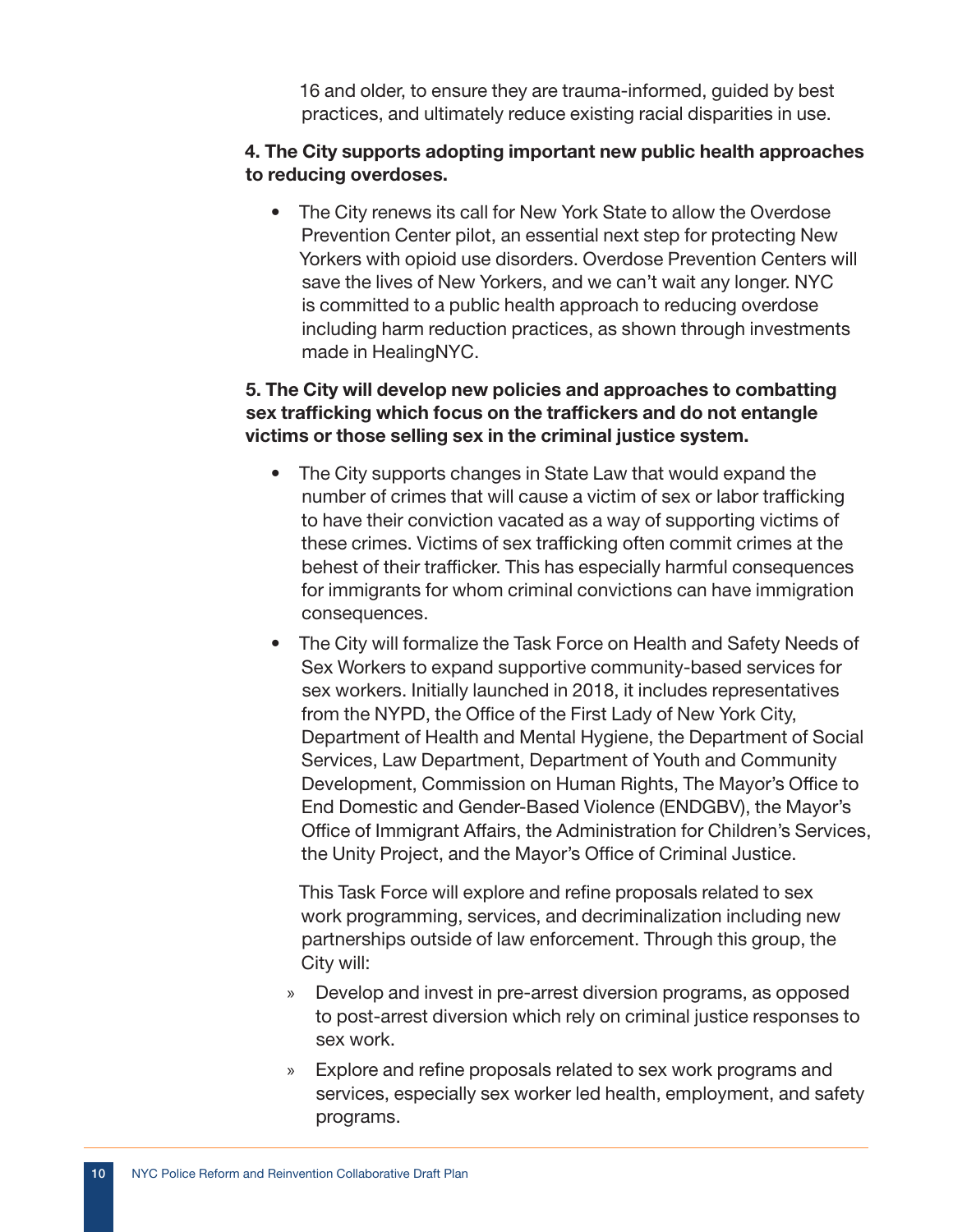- » Identify and support new partnerships outside of law enforcement that focus on labor exploitation and trafficking as well as supporting affected communities.
- » Create strategies to address racialized policing of sex work. Only 8% of individuals arrested for patronizing a prostitute in 2019 were White, while 37% of individuals arrested were Black, 39% were Hispanic, and 13% were Asian.
- » Review what efforts are being made to identify where labor exploitation may be contributing to or co-occurring in trafficking cases and will establish procedures including referrals to labor rights and immigration services.
- » Evaluate ongoing reforms to the Vice Enforcement Division, which has shifted focus from policing sex work to policing trafficking and create proposals to address allegations of past misconduct and abuse, coercion and exploitation of sex workers.
- » Provide a recommendation to the Mayor by June 2021 on a State legislative framework for decriminalizing sex work and supporting people who are victimized by trafficking.
- The City will develop new strategies to combat trafficking while working to eliminate arrests for selling sex. Although there has been a reduction in arrests for prostitution, arrests for selling sex do continue (376 in 2019 compared to 1790 in 2014) as does the threat of arrest, potentially resulting in coercive practices. These arrests are driven by complaints, but racial disparities persist. In 2019, approx. 7% of those arrested on all prostitution-related charges were White, compared to 31% Asian, 33% Black and 29% Hispanic.

NYPD will review policies and procedures for identifying and investigating human trafficking to develop alternative methods that focus on arresting traffickers without further criminalizing and harming those directly involved in the sex trade. NYPD will collaborate with other agencies to maximize their ability to arrest and prosecute traffickers and violent offenders without collateral trauma to people engaged in consensual sex work or victims of exploitation. This will build on progress made in this Administration to drastically reduce the arrests of sex workers.

NYPD, ENDGBV, the Unity Project, and other experts will support officer training on identifying people who are being trafficked or exploited as well as improving engagement with members of the sex work community to mitigate the impact of law enforcement actions and ensure those who want services have full and fair information and access to them.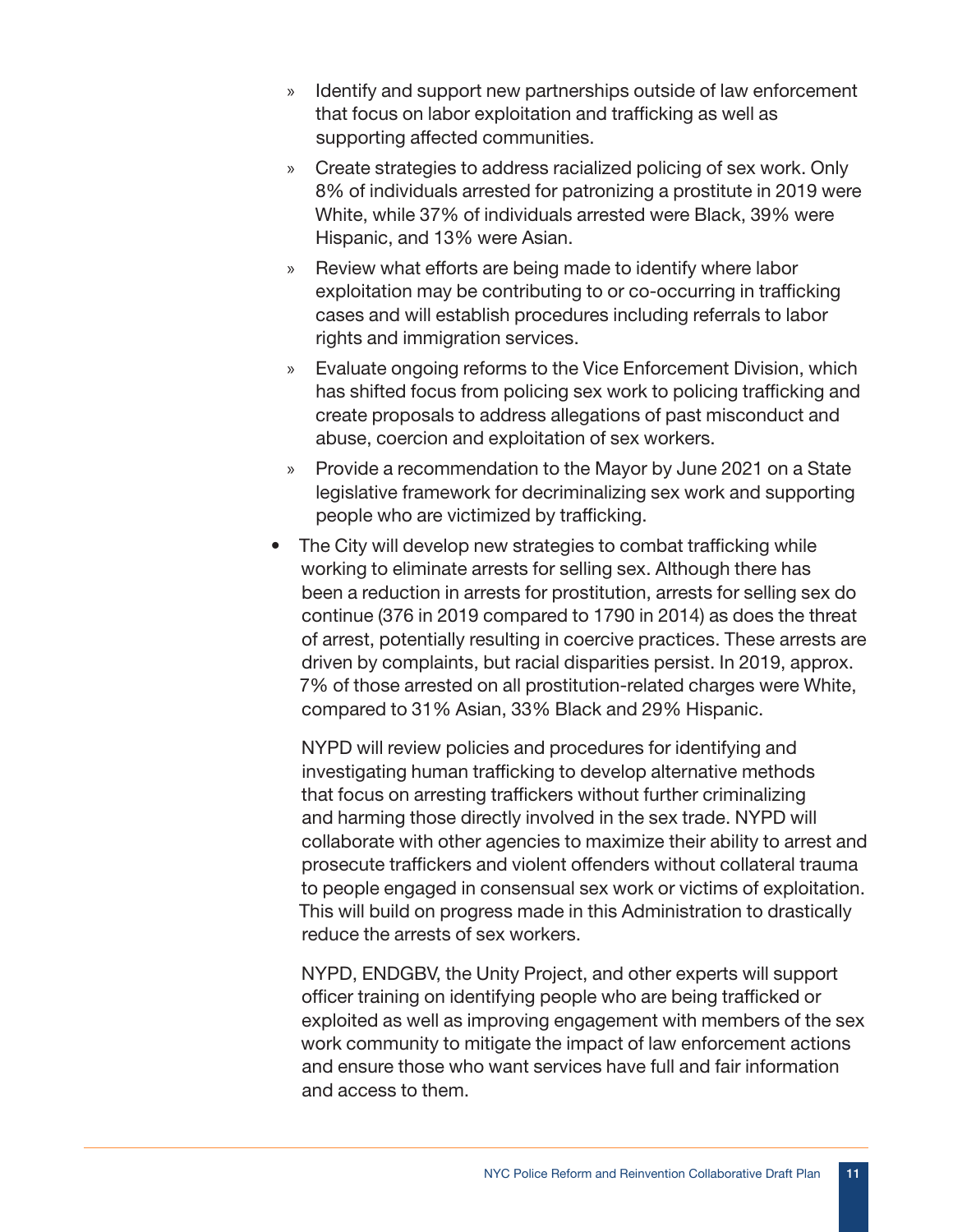NYPD also commits to working with these partners on improving communication and creating information sharing structures where police can provide more information on enforcement actions and receive feedback from stakeholders and on the ground community members to inform enforcement strategies. These conversations can facilitate reporting of violence and exploitation, improve the ability to police trafficking, and ensure both victims and sex workers who should feel safe reaching out to law enforcement for help.

#### 6. The City will improve support for victims of domestic, genderbased and family violence through access to critical resources and customized training for officers.

- The City will invest in community-based resources and supports for addressing family violence. Family-related homicides, as defined in the NYC Domestic Violence Fatality Review report, are homicides involving individuals who are related by marriage or blood, such as parents/children, siblings grandparents/grandchildren, cousins, and in-laws. In 2019, family violence related domestic violence homicides were up 52% - from 25 in 2018 to 38. The City is committed to enhancing responses to family violence by investing in new community-based resources, focusing on neighborhoods with the highest rates of family violence. New resources will be focused on family violence prevention services, including counseling, mediation, benefits assistance and case management. This enhanced response will aim to reduce violence, promote housing stability, reduce law enforcement involvement for victims, and enhance connections to services and test intervention models outside of the criminal legal system.
- The City will review services for survivors with a view to decoupling them from the criminal justice system. Currently, many resources for survivors can only be accessed by engagement with the criminal justice system. ENDGBV will conduct a City-wide review to identify services that require a survivor file a police report to receive them and understand whether this is a barrier to access. The review will identify changes that can be made at the city and state levels to support survivors and preserve their safety while reducing the harm associated with criminalization.
- NYPD will mandate training for officers to provide advanced skills to support survivors of and communities affected by domestic- and gender-based violence. The NYPD will develop interactive, mandated, online training modules for use department-wide designed to improve officer engagement with survivors of domestic and gender-based violence.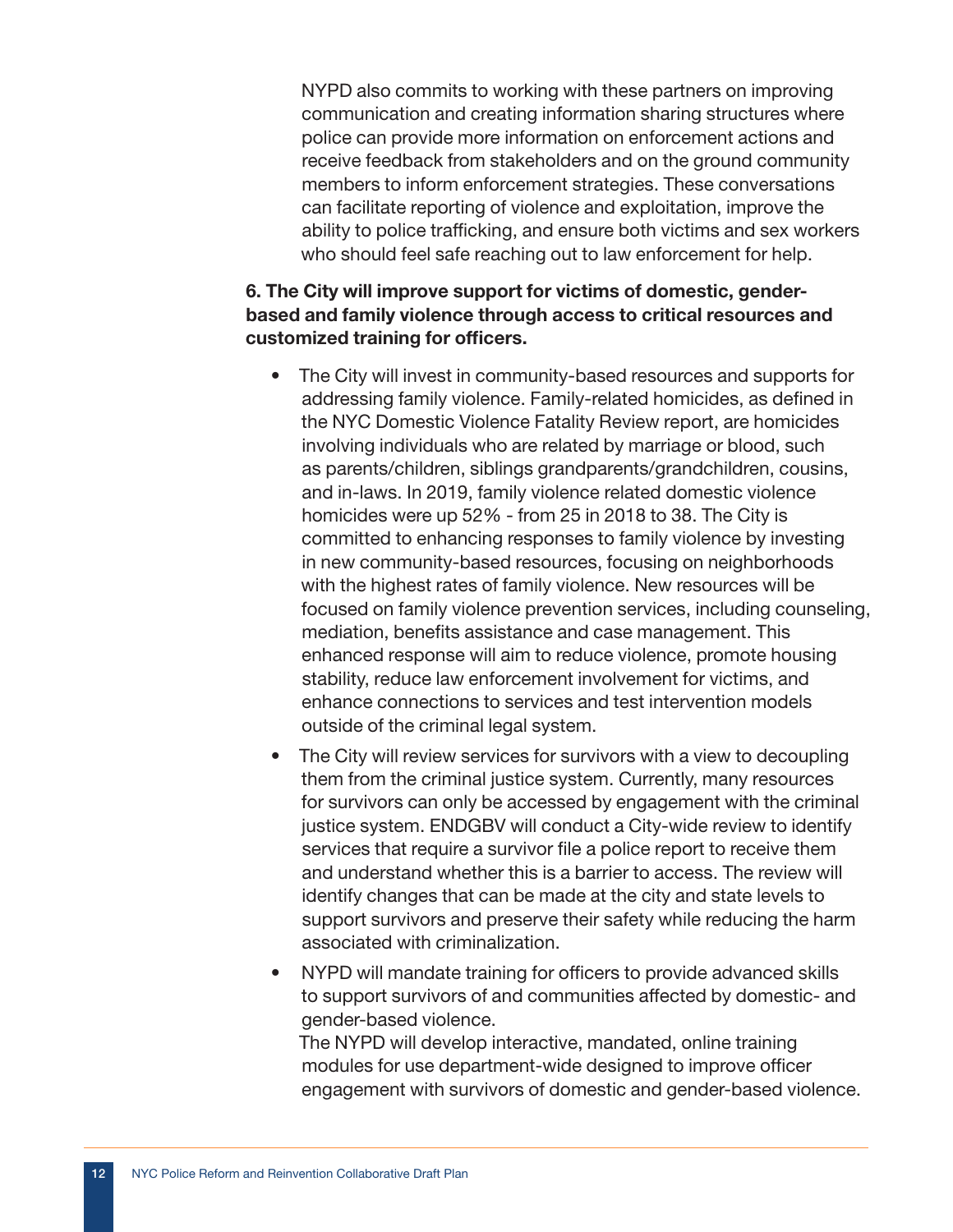The Department will develop these training modules in collaboration with the ENDGBV Training Team and community partners, including survivors, who have engaged with NYPD and domestic and genderbased violence service providers and advocates, to be implemented in 2021.

ENDGBV and NYPD Counseling Unit will also collaborate to provide training and capacity building to NYPD staff regarding ways to support both survivors of domestic and gender-based violence and people who have caused harmed in their intimate partner relationships utilizing ENDGBV's recently created Offender Engagement Training for City agency staff, including referrals to appropriate programming, such as ENDGBV's soon-to-launch Respect and Responsibility, a voluntary community-based program for people who are using abuse in their intimate relationships.

#### 7. The City will enhance community-based approaches to combatting bias and hate crimes.

• NYPD will work with the Office for the Prevention of Hate Crimes to report data on "Crimes with Bias Elements" that do not otherwise constitute Hate Crimes.

"Crimes with Bias Elements" are criminal incidents where there is some evidence of the subject's animus against the victim(s) because of their real or perceived characteristics, such as race, religion, sexual orientation, or gender identity, but where there is insufficient evidence to establish probable cause to charge a violation of New York State's Hate Crime Law. Documenting and reporting "Crimes with Bias Elements" in addition to Hate Crimes, improves the trust relationship between police and the communities they serve because victims feel validated and supported.

In addition to continuing to collect and publicly report Hate Crime data, NYPD will implement a system to report "Crimes with Bias Elements" data. This data will enable the NYC Office for the Prevention of Hate Crimes (OPHC) and the City Commission on Human Rights (CCHR) to gain insight into patterns of bias and hate so that resources such as education, training and community engagement can be targeted to hate crime prevention and deterrence, resulting in the improved safety and quality of life for all New Yorkers.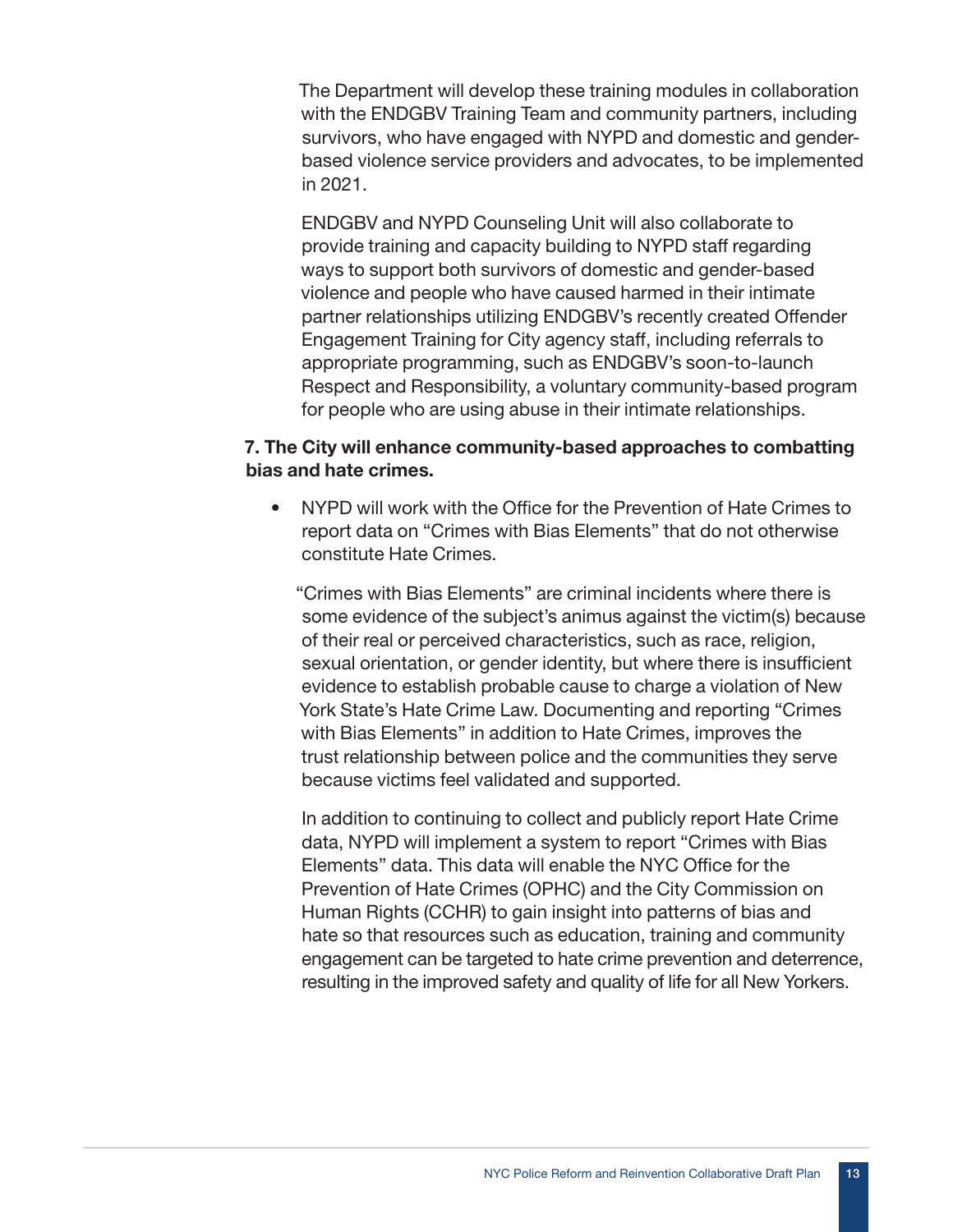## II. Recognition and Continual Examination of Historical and Modern-Day Racialized Policing in New York City.

Addressing the legacy and harm of racialized policing in New York required a recognition and public acknowledgement of the Department's troubled history and current challenges with race. That acknowledgement was made on February 23, 2021 by Police Commissioner Dermot Shea alongside the Greater Harlem Chamber of Commerce. Having made that acknowledgement, the City commits to a critical examination of all City policies and practices that perpetuate structural and institutional racism. The below proposals are an important part of that work:

#### 1. The City will create a dedicated process to acknowledge, address, and repair past and present injustices and trauma caused by the practice of racialized policing.

- City Hall and the NYPD will engage with reconciliation and restorative justice scholars and practitioners to devise and execute an authentic, participatory acknowledgment and reconciliation process at the city and precinct levels. This will occur in all 77 precincts, and all Patrols including Housing and Transit, and Headquarters. The process will include engagement of New York City residents selected by community stakeholders.
- The City will produce a comprehensive report documenting the past and present history of racialized policing in New York City, incorporating findings and testimony from the reconciliation and restorative justice process.
- The City will work with NYPD to ensure that past harms brought to light during the reconciliation process are not only acknowledged but can be investigated and subjected to accountability measures.
- The City will work with relevant stakeholders to explore, develop, and champion a reparative justice policy in response to the legacy of racially motivated policing. This includes identifying community reparative justice responses that most directly align with the racialized policies and practices that have harmed New Yorkers.
- NYPD and DOE will develop and implement respective educational materials based on the findings of the reconciliation and restorative justice process that educate police recruits and City school students on the history, impact, and legacy of racialized policing in New York City. These trainings will be provided to every NYPD recruit class, and the DOE educational resources to every public-school student.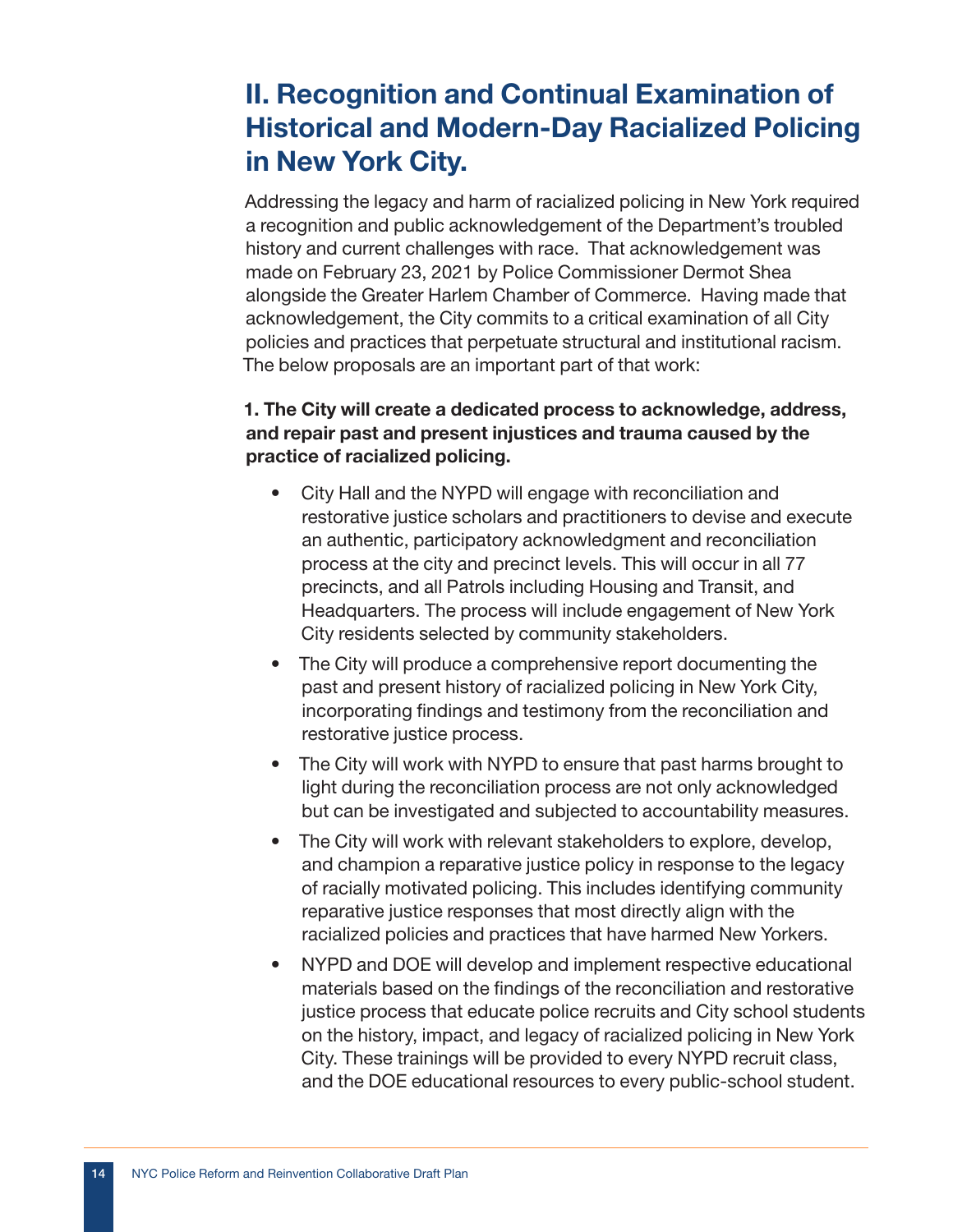2. The NYPD will participate in a comprehensive, independent review to identify and assess persistent structures of racism within the Department.

- City Hall will contract an independent entity to conduct a top to bottom review of: 1) public-facing NYPD policies, and practices to identify areas in which structures of racism affect New Yorkers (e.g., unintended consequences of crime fighting strategies), and 2) internal systems, policies, and practices within the NYPD to identify areas in which structural racism affects the Department and its employees.
- In 2014, this administration settled the Floyd v City of New York litigation, in which the court had found in 2013 that NYPD stopped individuals without reasonable suspicion that the persons stopped were engaged in criminal activity, or that they were armed and dangerous, and that stops and frisks were based on race or ethnicity, and were therefore discriminatory.

The City agreed to a federal monitor, which oversees a set of reforms of the NYPD's policies training, supervision, auditing, and handling of complaints and discipline regarding stops, frisks, and trespass enforcement.

These changes to the culture and fabric of the NYPD represent a fundamental transformation, and require ongoing work; they will extend long beyond court supervision.

#### 3. NYPD will require supervisors to proactively monitor discretionary officer activity for indications of biased-based policing and take corrective measures immediately.

- NYPD will require all members of service to hold each other accountable for the practice of unbiased policing, including but not limited to race, ethnicity, gender identity, sexual orientation, religion, immigration status, housing status, and age.
- NYPD mandates that misconduct is reported to the Internal Affairs Bureau, and members of service can be disciplined for failing to take such action. NYPD will educate members of services to make it clear that reportable misconduct includes racially biased policing. If a member of the service becomes aware of biased or prejudiced policing, they must report the misconduct to the Internal Affairs Bureau Command Center.
- The NYPD Disciplinary Matrix will be updated to clarify that failure to report biased-motivated or prejudiced policing are subject to applicable progressive discipline.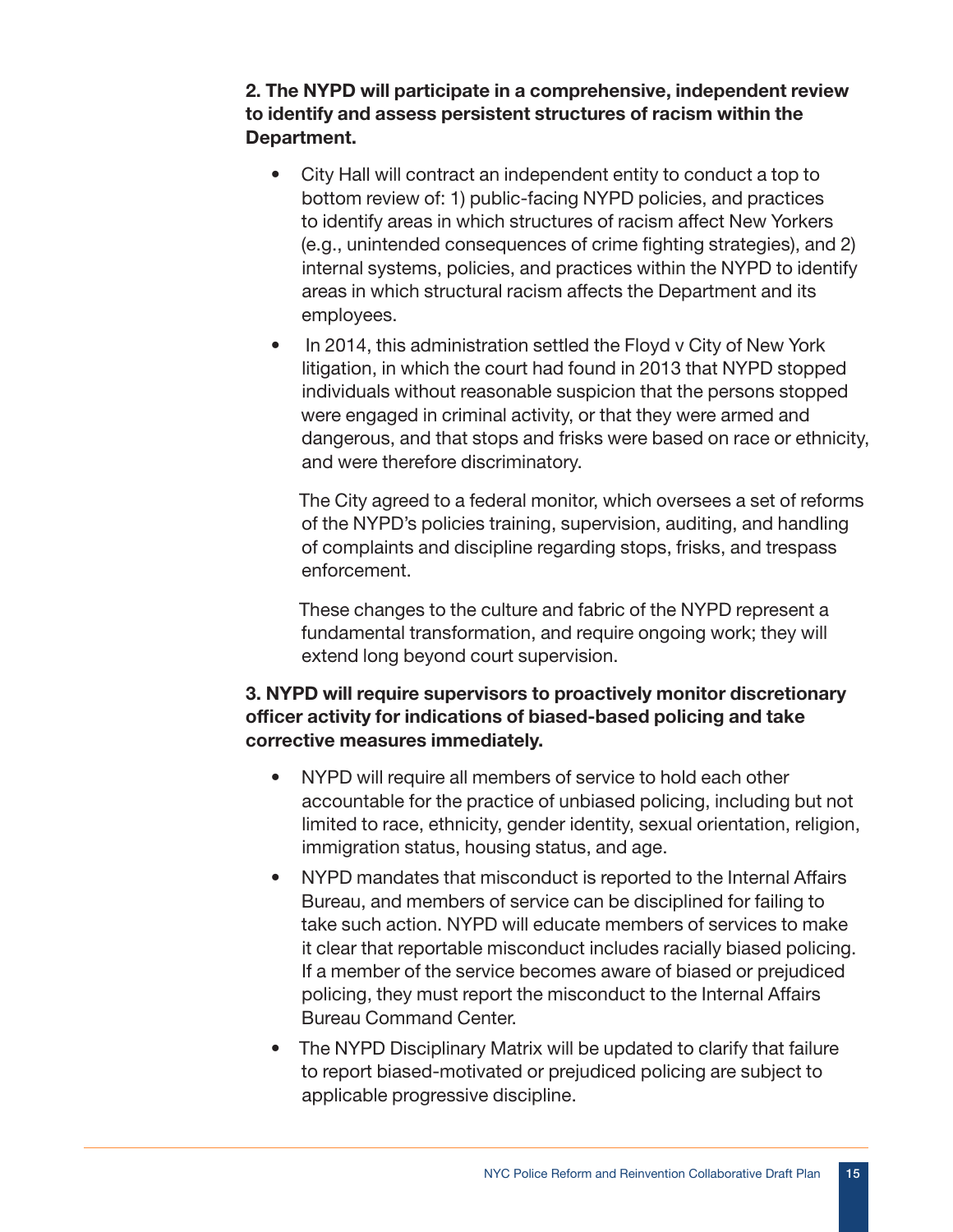• Officers found to be engaging in biased policing will be subjected to discipline as codified in the Disciplinary Matrix. The presumptive penalty for bias-based or racialized policing is termination.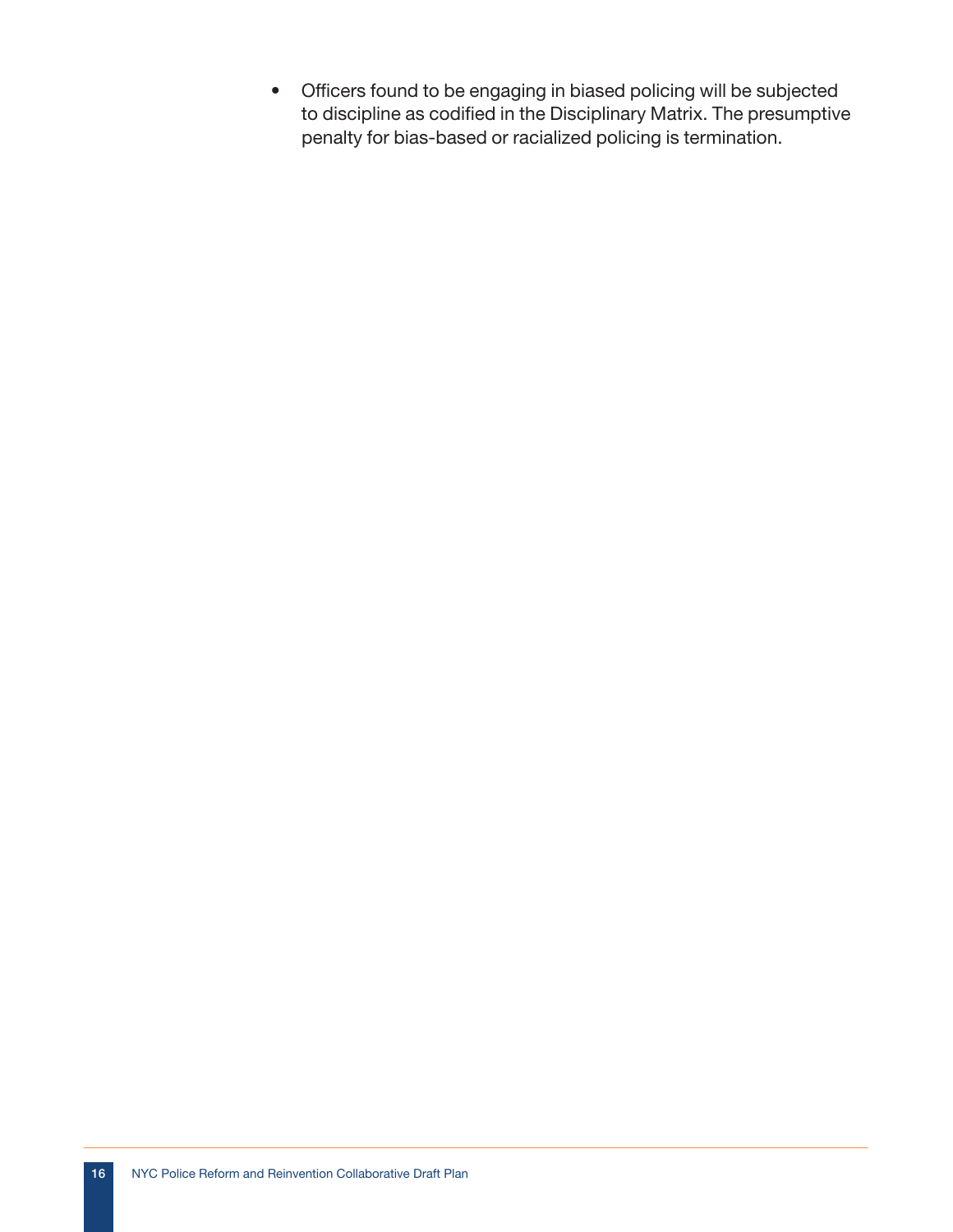# III. Transparency and Accountability to the People of New York City.

NYPD must be transparent and hold its members accountable, to be worthy of the trust of all the City's communities. The below additional proposals are provided in recognition of this critical need:

### 1. NYPD will ensure that at-risk officers are identified and that swift, appropriate interventions occur.

- While the NYPD conducts robust background checks in order to assess candidates during the hiring process, there are officers who are nonetheless potentially at risk of poor performance, impacting public and officer safety and community trust. It is imperative that the NYPD invest resources in (1) identifying officers whose performance is sub-optimal at the earliest possible indication of risk, and (2) taking timely and impactful steps to improve officer performance, in order to mitigate any and all unnecessary risk to the public, the officer, and fellow members of the service.
- The NYPD will build upon the Early Intervention Program, initially launched in August of 2020, using a combination of objective threshold criteria and a 360 degree performance review to identify at risk officers who may be eligible for intervention. Interventions range from change in assignment and additional supervision and training, to referrals to the counseling unit, or investigation of potential misconduct by the Internal Affairs Bureau, which may result in discipline up to or including termination. In order to amplify the impact of the Early Intervention Program, the NYPD commits to a continuous review of threshold criteria to eliminate any program backlogs that may delay committee review. The NYPD will assess the currently available interventions to determine if they are effective. The NYPD will also design new interventions, including amplified re-training and senior leader mentorship programs, to reduce risk to the public, the officer, and the Department. Finally, the NYPD commits to transparency around both the utilization and efficacy of the Early Intervention Program, by publishing annual reports and accompanying data on the Department's website.

#### 2. NYPD will continually review the Disciplinary Matrix and take other measures to ensure that members of service that engage in misconduct, cause harm, and violate policy are held accountable.

• NYPD will ensure that disciplinary penalties are appropriate for serious acts of misconduct even when they do not result in harm or serious harm—misconduct must be met with proportionate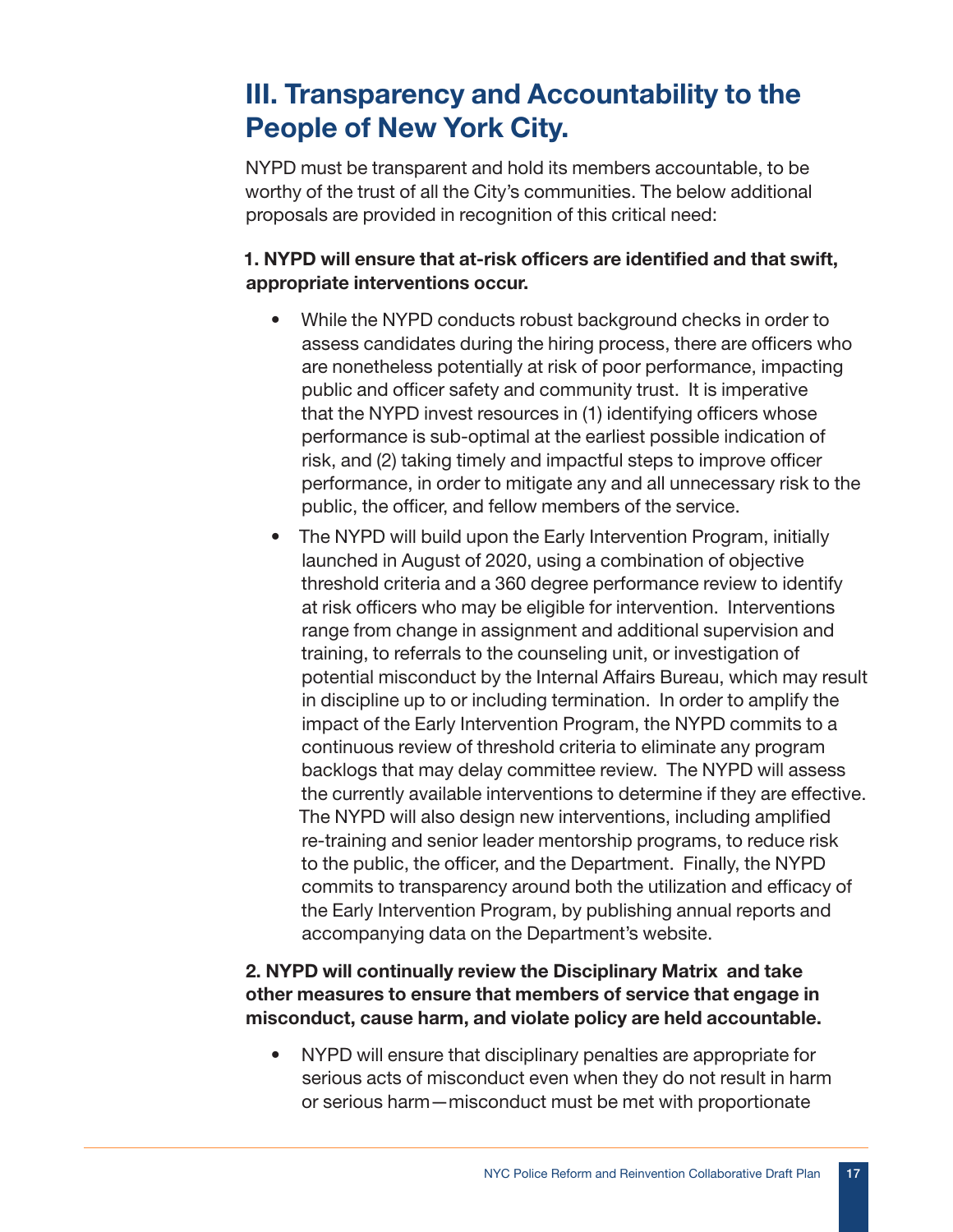consequences, even where little to no injury occurred.

- NYPD will provide a minimum 30-day public comment period for future changes to the Discipline Matrix. The revised Matrix will be posted by the NYPD on or before the date at which it takes effect.
- Precinct and borough commanders with high rates of misconduct among their ranks will be subjected to coaching and intervention, as well as codified accountability processes, that may include removal from their command.

#### 3. NYPD must be transparent about the personal data that is collected and how it is used, which is critical to earning and maintaining the trust of the community.

• The City will ensure the POST Act is working to achieve its stated objectives, including complete and thorough mandatory oversight audits of systems including but not limited to the NYPD criminal group database.

#### 4. NYPD policy changes that are identified as having a potential public impact and that aren't otherwise statutorily mandated will be subjected to public comment.

• NYPD will develop a policy regarding notice and public comment.

#### 5. CCRB occupies a critical role in the accountability system, which should be evaluated for potential further expansion to additional NYPD employees.

• The City will assess the possibility of expanding CCRB jurisdiction to include force, abuse of authority, discourtesy and offensive language complaints against civilian members of service.

#### 6. In certain egregious cases, the City should have the ability to impose suspensions without pay for longer than 30 days while the disciplinary process is underway.

• The City supports a State Law change to increase the 30-day cap in unpaid suspensions for certain egregious cases of misconduct by police officers (that which resulted in death or serious physical injury which creates substantial risk of death or which causes serious and protracted disfigurement, protracted impairment of health or protracted loss or impairment of the function of any bodily organ), and cases at the Commissioner's discretion.

Under current State law, a police officer who is suspended from duty, including when termination is pending, may not be paid for the first 30 days of their suspension, but subsequently is entitled to collect their regular pay no matter how long disciplinary proceedings take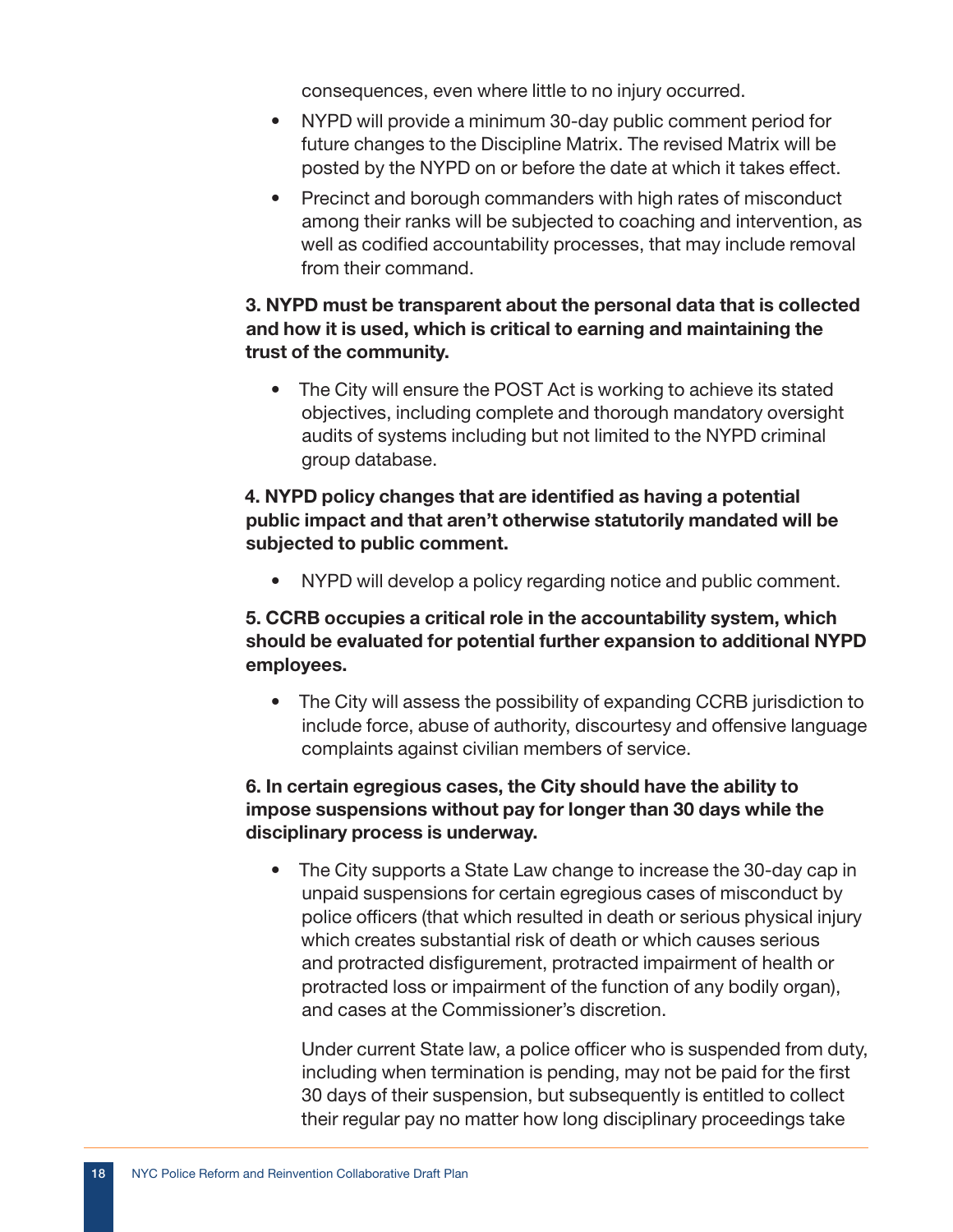to resolve. This minimizes the immediate consequences for the officer and removes incentive for the disciplinary process to move forward quickly. This provision in state law should be amended to require that suspensions or terminations based on charges resulting in death or serious injury to the public, or other cases at the Commissioner's discretion, be unpaid until they are resolved.

#### 7. Pension forfeiture must be a more meaningful and used disciplinary penalty for the most egregious instances of misconduct.

• The City supports a State law change to create a pension reduction or forfeiture remedy for the most egregious misconduct cases, for example where there is death or serious physical injury which creates substantial risk of death or which causes serious and protracted disfigurement, protracted impairment of health or protracted loss or impairment of the function of any bodily organ.

#### 8. The City must hold officers accountable for "failure to take police action."

• The consequences of an officer failing to take police action, a specific category of misconduct, can be potentially devastating. These incidents are also very fact-specific and can result in a very wide range of consequences. Currently, the Discipline Matrix indicates a presumptive penalty of 20 penalty days, with a range of 10 penalty days with mitigating factors and 30 days with aggravating factors. An oversight entity will review these cases to better understand the types of misconduct which fall under this category and its consequences, followed by a determination regarding the appropriateness of this penalty range.

#### 9. The City will create a Citywide policy to strengthen transparency and accountability in the use of biometric technology.

• The Administration will establish a citywide biometric technology policy, by Mayoral Executive Order, to govern the fair and responsible use of biometric technology by all City agencies. The establishment of a uniform citywide policy on the use of biometric technology by City agencies—several of which, including the NYPD, are already using biometric systems in limited contexts pursuant to agency-specific policies or standards—is a necessary component of the City's work to promote equity, justice, transparency, and accountability for New Yorkers and our communities.

The Mayoral Executive Order will establish standards and limits for how and under what circumstances these technologies may be used by City agencies, in a manner consistent with upholding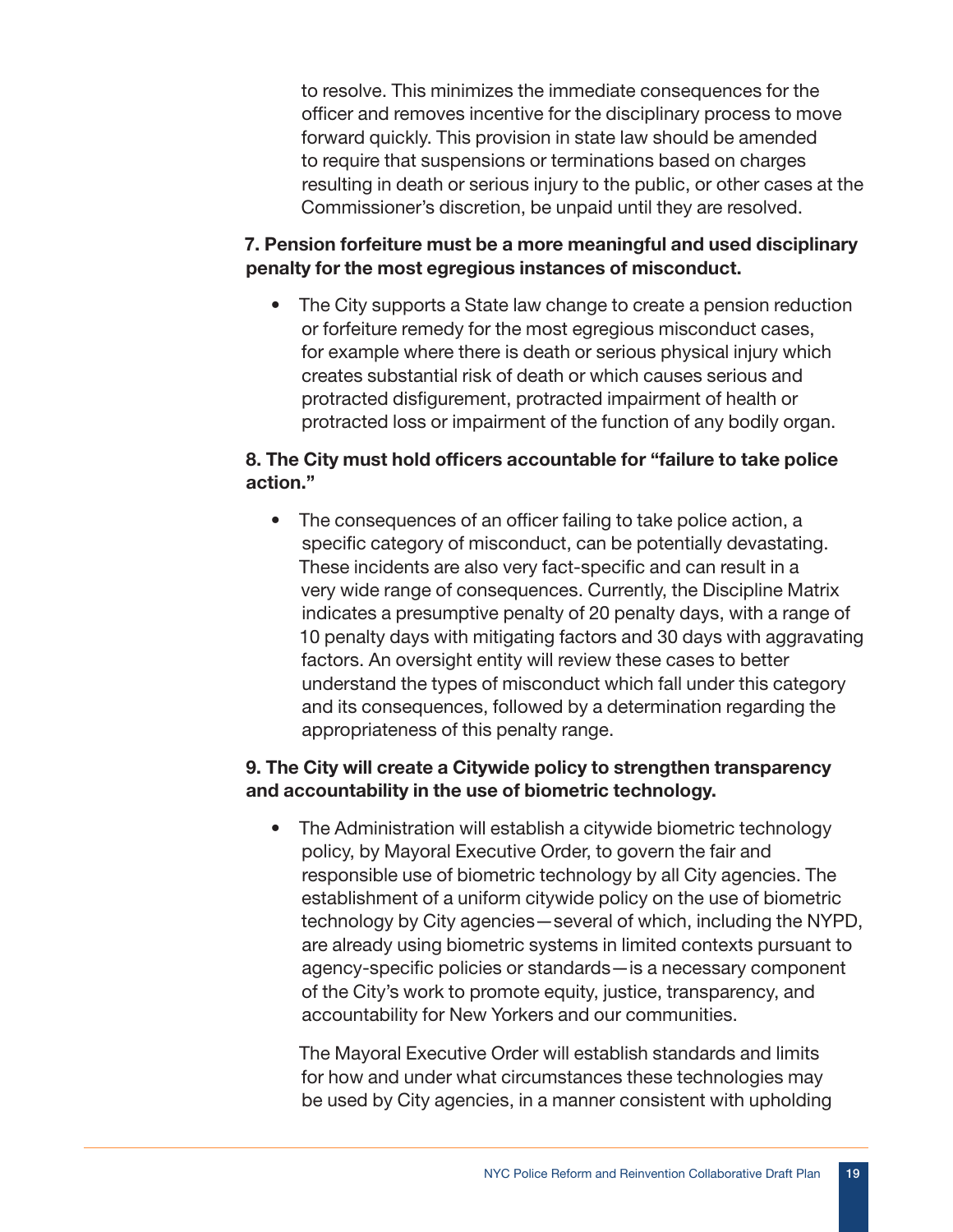New Yorkers' rights and privacy, and which protects the security of highly sensitive biometric information collected by or on behalf of the City. A citywide biometric technology policy will require, through centralized oversight, the review of agency use of such types of tools, and agencies' compliance with new protocols for acquisition, implementation and transparency established by the policy to ensure that any use of this type of data and technology meets the City's standards for fair and responsible use.

#### 10. The City will equip NYC Sheriff's Deputies with Body-Worn Cameras.

• In the past decade the Sheriff's Office has undertaken a significant increase in public safety duties, including enforcing state rules related to managing the COVID-19 pandemic and overseeing the electronic monitoring program. Even before this increase in responsibility, the Sheriff's Office regularly interacted with the public when enforcing laws relating to certain tax crimes and deed fraud. To increase transparency, improve interactions between officers and the public, and align the NYC Sheriff's Office with other law enforcement agencies in New York City, Sheriff's deputies will be equipped with body-worn cameras.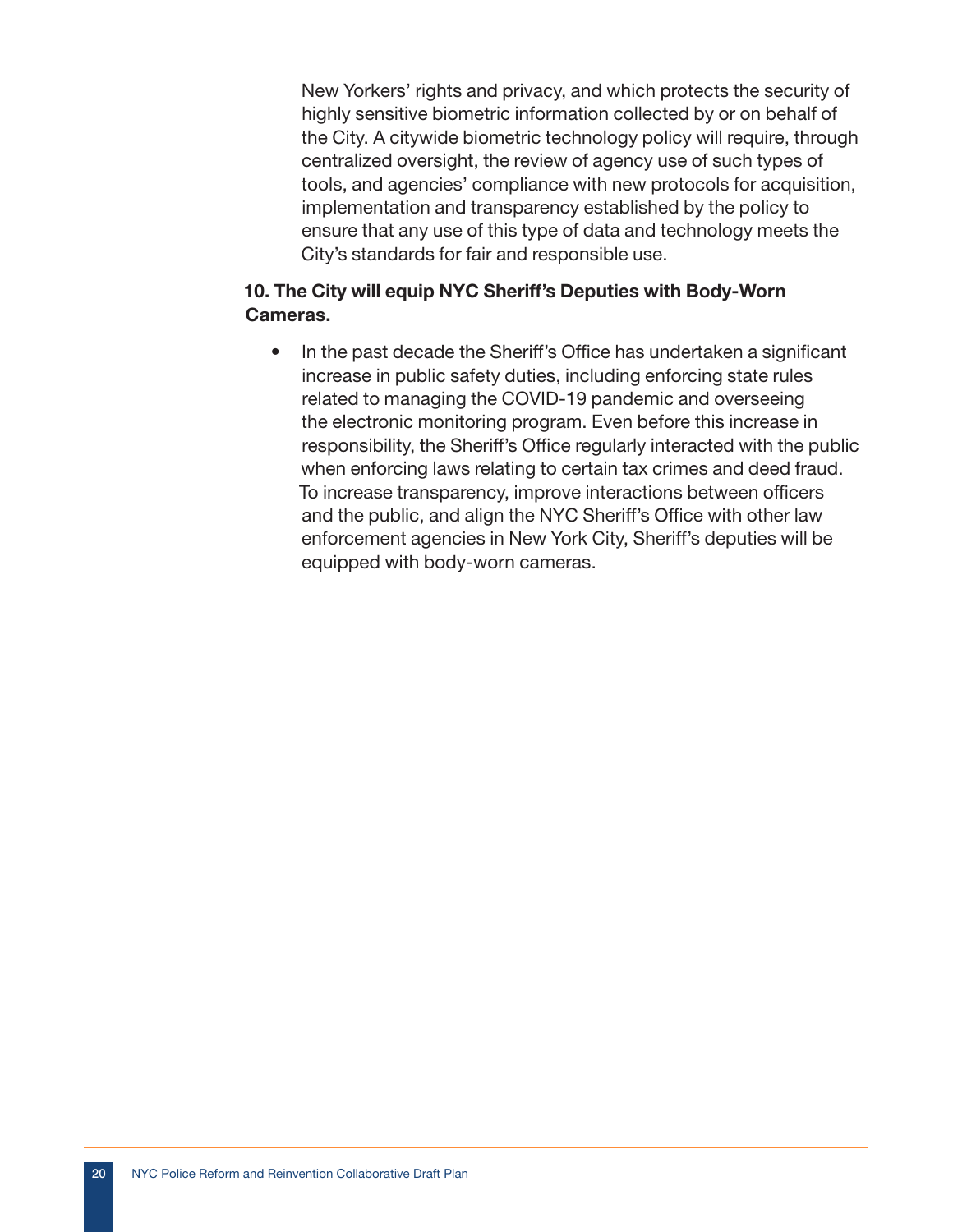## IV. Community Representation and Partnership.

Cultural competence and meaningful partnership must be central to the Department's strategies. Additional proposals in this area include the following:

#### 1. The NYPD will consistently solicit real-time feedback from members of the community related to both positive and negative experiences and interactions and will work to implement programs that enhance precinct-based customer experiences.

- NYPD will develop and launch a series of tools to collect public feedback, empowering community members to formally submit comments related to positive and negative encounters, without the interaction needing to rise to the level of a CCRB complaint.
- NYPD will routinely, actively, and systematically survey members of the community, consistent with social science best practices, ensuring that historically over-policed and criminal justice affected communities are well represented in the sample. The survey will focus on encounters and interactions with NYPD, perceptions of the Department, and crime and public safety concerns.

#### 2. The NYPD will invest in enhancing productive partnerships with community members and organizations and increasing officers' cultural competence.

- NYPD will develop strategies to encourage members of service with satisfactory performance evaluation histories to remain in their commands long enough to gain local knowledge, build trust with the community and invest in its success.
- NYPD will require executive staff to provide transition plans when leaving a command to ensure that the community is informed, and that knowledge is transferred to the incoming executive.
- NYPD will develop and formalize, collect, and monitor metrics that track patrol officers' activity related to community engagement, procedural justice, collaboration, and problem solving.

#### 3. The NYPD will ensure that the composition of its workforce is reflective of the community it serves at all levels of the organization.

- NYPD will facilitate hiring and application workshops in communities most affected by the criminal justice system, on at least a quarterly basis, providing education and support to prospective applicants for uniform and non-uniform roles.
- NYPD will establish partnerships with religious institutions, minority group organizations, and women's groups in communities most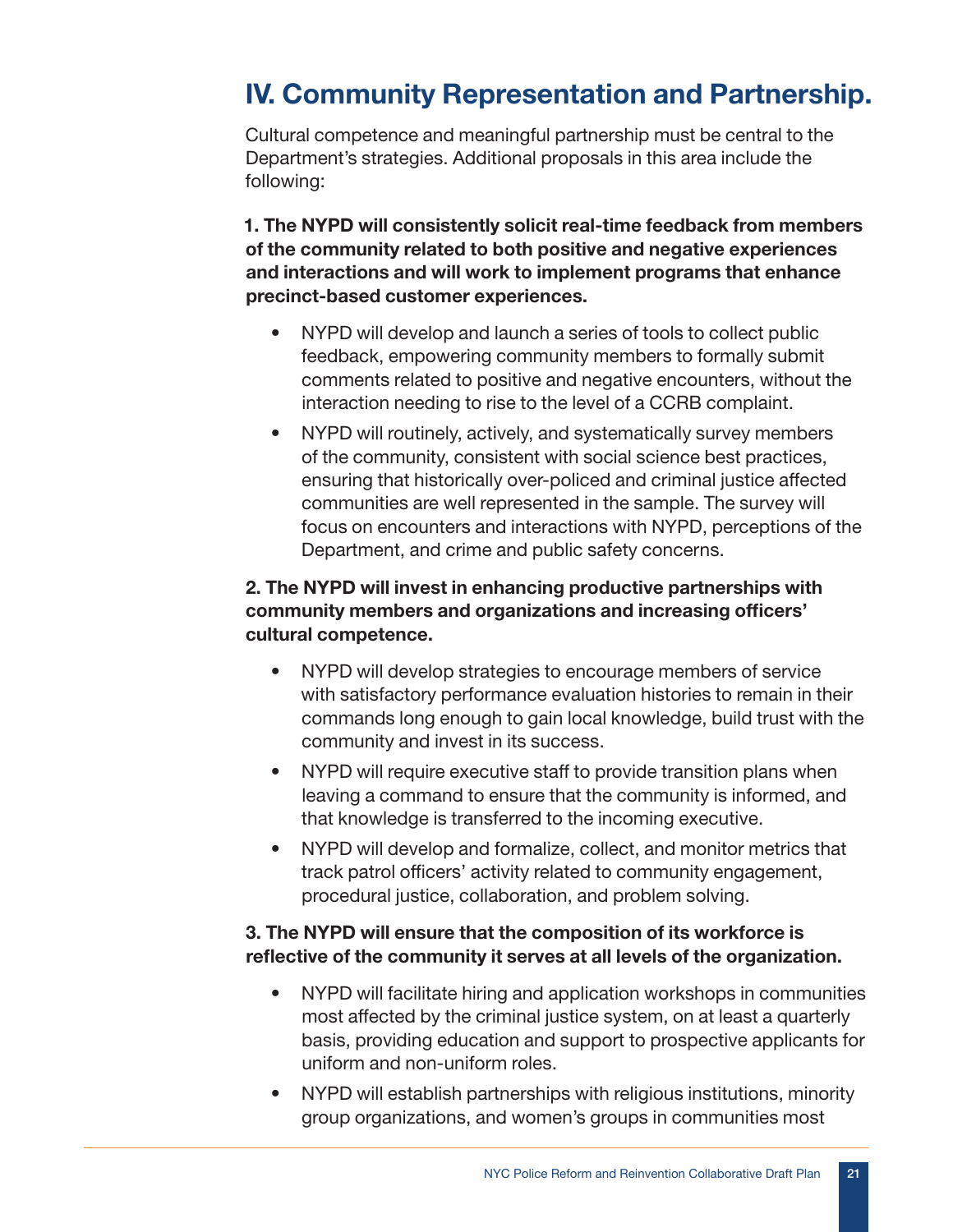affected by the criminal justice system to broaden the recruit candidate pool, and ensure individuals are aware of opportunities and benefits of NYPD uniform and non-uniform positions.

• The NYPD will implement mentoring, leadership, and professional development programs to support officers from underrepresented populations early in their careers.

#### 4. NYPD will work with the Mayor's Office for People with Disabilities to expand the reach and scope of services provided by the NYPD Disability Services Facilitator.

- The NYPD Office of Equity and Inclusion oversees the NYPD's implementation of policies to ensure the Department meets the needs of the disability community. The Disability Services Facilitator (DSF) acts as a liaison between the Department and members of the public. The DSF coordinates all NYPD efforts to comply with the Americans with Disabilities Act and other federal, state, and local laws concerning accessibility for people with disabilities.
- The culture of equity and inclusion extends far beyond the statutory responsibilities of the DSF. In response to requests made by disability advocates, the NYPD will work with the Mayor's Office for People with Disabilities to expand the reach and scope of services provided by the DSF by leveraging use of Community Ambassadors as local points of contact for all New Yorkers with disabilities who wish to participate in NYPD programs or who are in need of police services. The NYPD will also continue to assess and revise "Accessible NYPD," the Department's ADA Compliance Plan, and explore new ways to expose members to the lived experiences and unique needs of this diverse community.

#### 5. NYPD will take important steps to improve relationships with NYC's immigrant communities.

#### a) Improve language access.

NYPD acknowledges the need to improve relations with the City's immigrant communities as part of its larger reform effort. While NYPD is proud of the diverse ethnic, linguistic, and racial background that comprise its membership, based on feedback from community leaders and in consultation with the Mayor's Office of Immigrant Affairs (MOIA), there is still much work to be done by way of meaningfully engaging immigrant communities. NYPD will take steps to improve language access by building on their existing Language Initiative Program and use of Language Line Service, and ensure that continued mechanisms are in place and utilized to readily facilitate reporting and tracking of language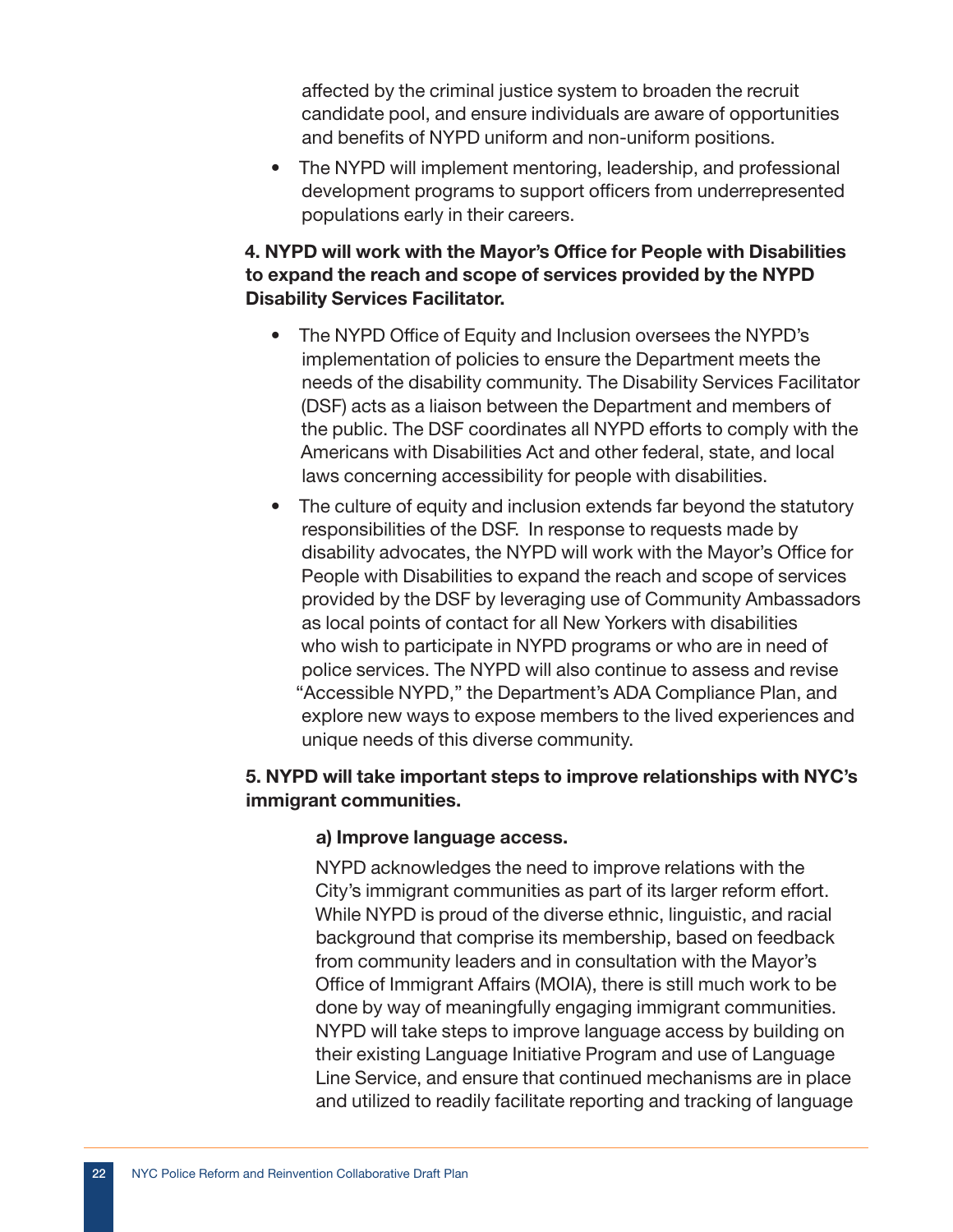access complaints. Further, NYPD will work with its sister agencies to ensure that language access gaps are identified and addressed in a timely manner so that there is equitable access to information, resources, and assistance for all New Yorkers, including the approximately 1.8 million residents who have limited English proficiency. In compliance with its reporting requirements pursuant to Local Law 30, NYPD will improve transparency around language access implementation by reviewing its systems and providing opportunity to track language accessibility data where reasonably possible.

#### b) Support those seeking NYPD services regardless of their immigration status.

NYPD has long adopted policies that are inclusive and aimed at providing crime victims with the reassurances needed to seek help regardless of immigration status. Some of these policies include the Department's commitment to honoring the City's detainer law, and never asking about an individual's immigration status when seeking help or reporting a crime. Recognizing the need to reassure and reaffirm its commitment to an immigrant inclusive New York, NYPD will continue to show its support to immigrant communities by vocalizing its support for policies and laws that would both improve public safety by strengthening community relationships and help mitigate immigration statusrelated collateral consequences to criminal justice contact where appropriate. Additionally, to support immigrant communities for whom any arrest can result in grave immigration consequences no matter how minor and regardless of ultimate outcome, NYPD will reinforce training on the charging of civil offenses when possible.

NYPD will continue to improve proactive communication with sister agencies and community groups when allegations of NYPD roles in immigration enforcement arise. NYPD has not and will not authorize ICE to imply or otherwise represent that they are NYPD when engaging in immigration enforcement. The City has sent a letter to ICE and will call on the White House to demand they cease these practices. NYPD commits to investigating all allegations of police impersonation, whether the subject is a member of the public or unauthorized organization or entity.

#### c) Continue to better the relationship between NYPD and the Muslim Communities.

NYPD will take affirmative steps to better the relationship between the Department and Muslim communities, which consist of approximately 800,000 New Yorkers. The Department acknowledges that prior policing practices have at times strained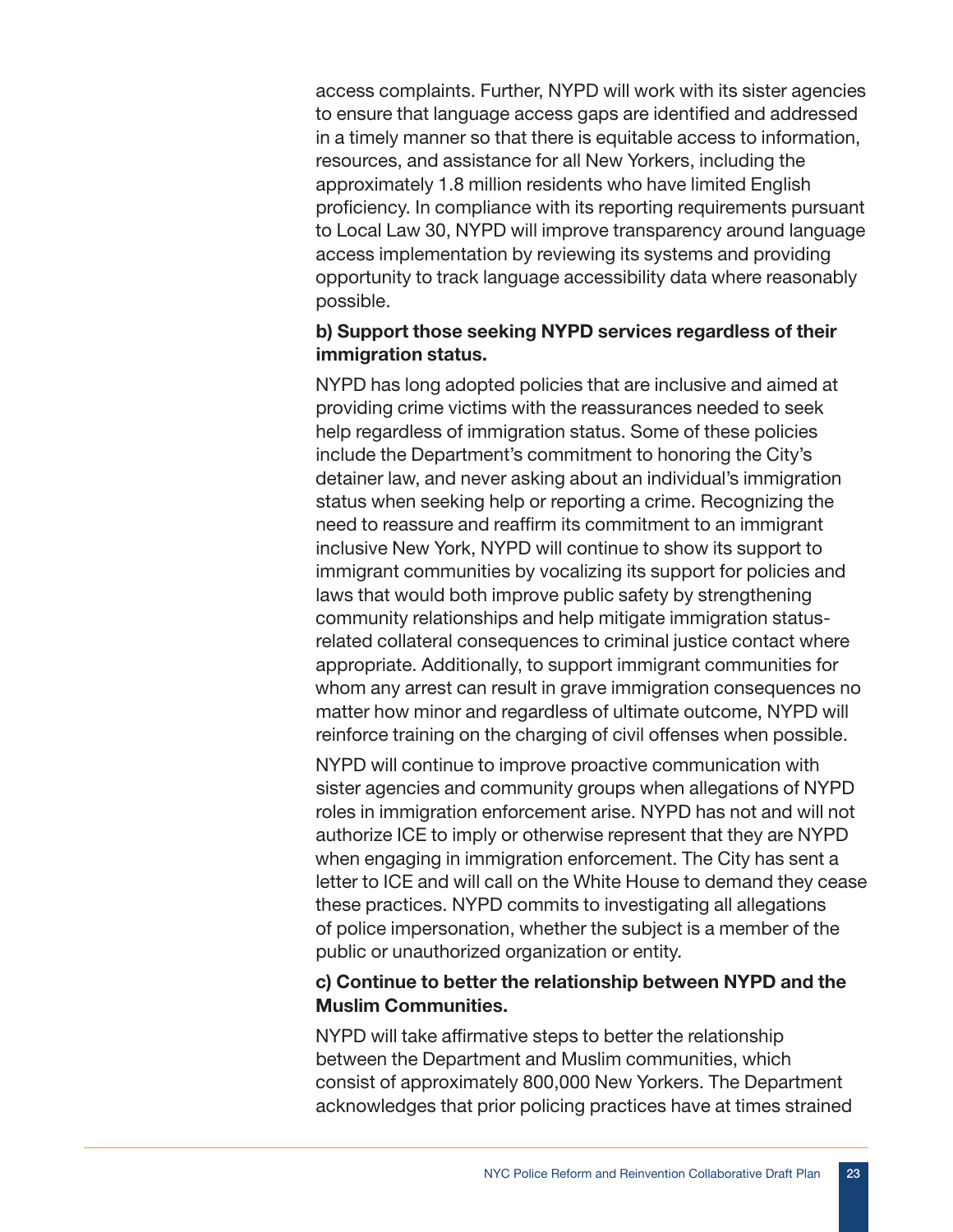its relationship with Muslim communities and affected trust and confidence in the Department. Following communications with community advocates, NYPD is aware that a major source of fear and mistrust is police surveillance practices, both historic and current. NYPD acknowledges that surveillance and other investigative practices may lead to individual and community trauma. Accordingly, NYPD commits to reviewing its use of surveillance technology and improving transparency as to its technology use and data collection. In addition, PD's increased transparency around accountability and discipline will also continue to reflect internal policies prohibiting racism, discrimination, including expressions of Islamophobia, and take severe disciplinary measures where warranted. As part of a larger effort to better the relationship between NYPD and Muslim communities, the Department commits to exploring holistic measures, like restorative justice practices, in partnership with its sister agencies, community leaders, and community based organizations who can facilitate and begin an honest and productive discussion on how to move forward as a City. As with all its reform efforts, NYPD commits to meaningful discussion and inclusion of trusted representatives and advocates of Muslim communities.

#### 6. The City will pilot the Advance Peace Model, a new approach to helping youth who are at risk for involvement with gun violence.

- The City will pilot the Advance Peace Model. This program creates an effective mentorship connection between violence interrupters and young New Yorkers who are at-risk of engaging in gun violence.
- Outreach is conducted to youth who are identified as at-risk for gun violence; these individuals are invited to join the Peacemaker Fellowship. Through the Fellowship, they are connected to Neighborhood Change Agents who mentor them, help with tangible goals like a drivers' license or a GED. When the youth achieve their goals, they receive a monetary stipend.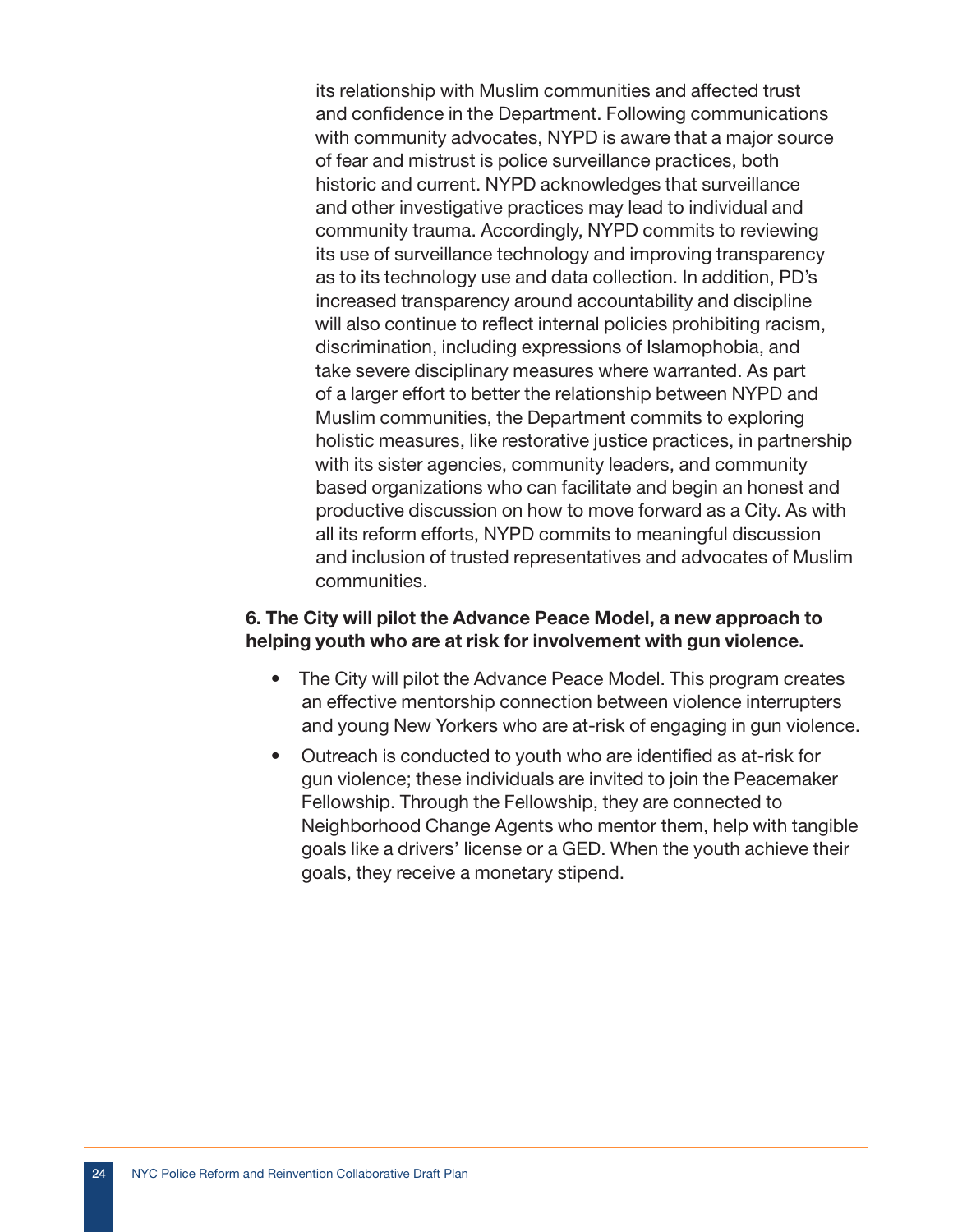## V. A Diverse, Resilient, and Supported NYPD.

The City aims to develop the most diverse and resilient law enforcement agency in the nation, one which supports its members and creates professionalism and excellence. The below proposals seek to further these important goals:

#### 1. The City will make residence in NYC a more significant factor in hiring police officers.

• Currently, the City's Department of Citywide Administrative Services (DCAS) adds five points to the multiple-choice test score of those candidates for employment who qualify for the "New York City Residence Credit." Applicants who are NYC residents are moved upwards on the civil service list from which candidates are selected. Aside from military service, residency is the only factor external to the exam process that can raise a candidate's score.

To underscore the economic and safety benefits that NYC finds to be important job qualifications and emphasize NYC's interest in having a police force that can closely identify with the public whom they serve, NYC will increase the point bonus associated with residence from five to ten points.

#### 2. The City will reform the promotions process to focus on transparency and fairness.

#### *This builds on the proposal released in the March 5th draft.*

#### *From the March 5th draft:*

• Once a member of service achieves the rank of Captain, that member may opt-in for further promotional consideration. In practice, the NYPD considers myriad factors, including performance history (evaluations, discipline, and honors), as well as qualitative assessments of leadership, problem solving, competence in supporting the Department's mission, and community or department interactions. However, the criteria for discretionary promotion are informal, and have changed frequently without notice to employees, affecting members' career-planning and confidence in their professional futures, as well as community trust in the selection of their police leaders. The NYPD commits to overhauling the discretionary promotion system, in accordance with best practices across law enforcement and in partnership with experts in diversity, equity, and inclusion, in order to best reflect the City's values, build community trust, and support members' professional development.